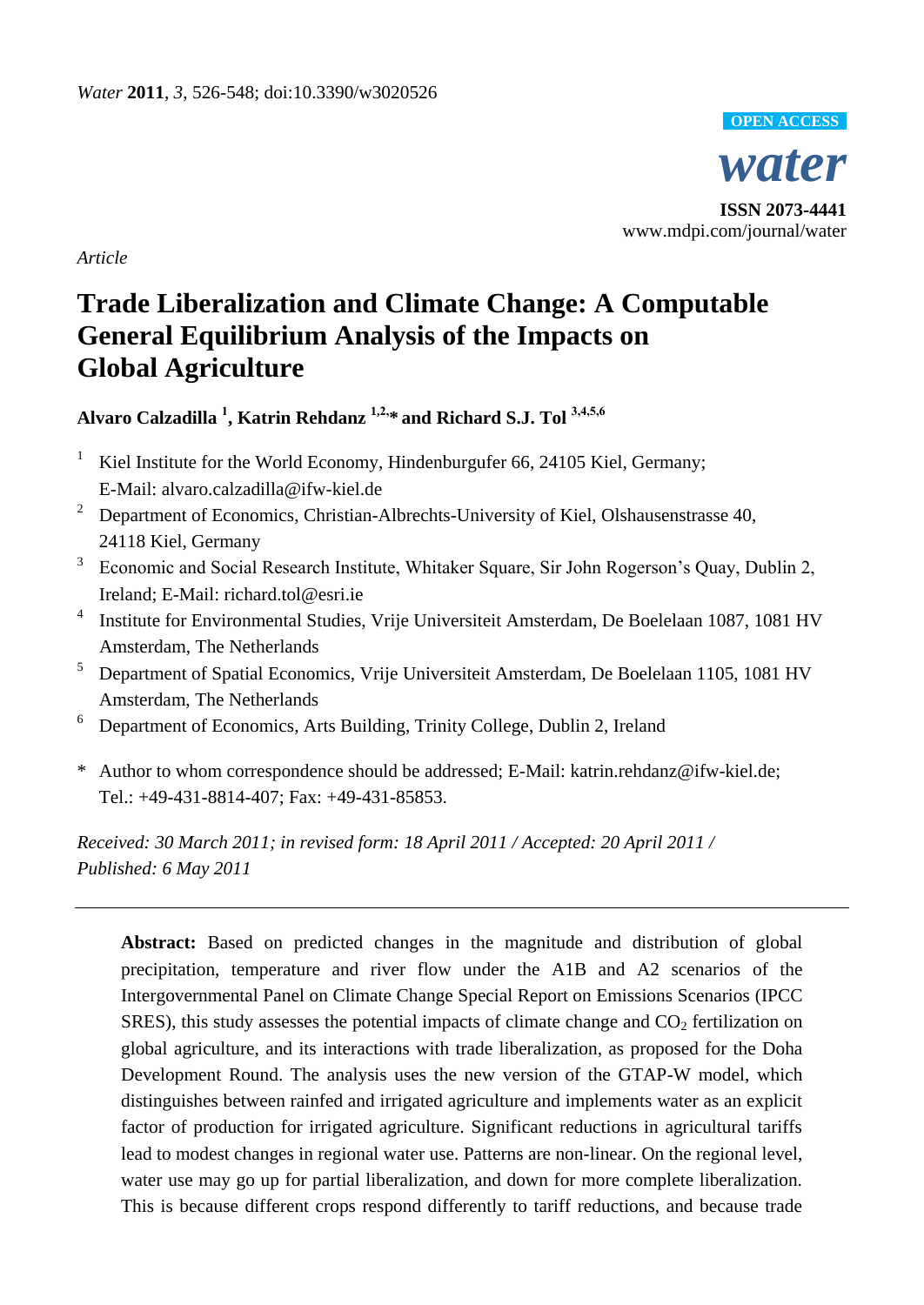and competition matter too. Moreover, trade liberalization tends to reduce water use in water scarce regions, and increase water use in water abundant regions, even though water markets do not exist in most countries. Considering impacts of climate change, the results show that global food production, welfare and GDP fall over time while food prices increase. Larger changes are observed under the SRES A2 scenario for the medium term (2020) and under the SRES A1B scenario for the long term (2050). Combining scenarios of future climate change with trade liberalization, countries are affected differently. However, the overall effect on welfare does not change much.

**Keywords:** climate change; computable general equilibrium; trade liberalization; water policy; water scarcity

# **1. Introduction**

Current observations and climate projections suggest that one of the most significant impacts of climate change is likely to be on the hydrological system and hence on river flow and regional water resources [1-3]. Climate model simulations suggest that global average precipitation will increase as global temperature rises. As a result, global water availability is expected to increase but at the regional level large differences will occur. At high latitudes and in some wet tropical areas, river flow and water availability are projected to increase. An opposite trend is projected for some dry regions at mid-latitudes and in the dry tropics [2,4]. In many regions, the positive effects of higher annual runoff and total water supply are likely to be offset by the negative effects of changes in precipitation patterns, intensity and extremes, as well as shifts in seasonal runoff. Therefore, the overall global impacts of climate change on freshwater systems are expected to be negative [2]. Since water is essential, the impact of climate change on water resources is potentially one of the most important reasons for concern about unabated greenhouse gas emissions.

Many studies focus on natural science aspects of water availability, but analyses on the economic responses are important as well. Economies and in particular agricultural sectors of some developing countries might be hit particularly hard by a changing climate and a change in water availability putting at risk regional food security and the livelihood conditions for the rural poor. The agricultural sector is by far the largest consumer of water and farmers operate, directly or indirectly, at the world market for agricultural products. As future climate change is expected to modify the regional distribution of freshwater water resources, it could generate new opportunity costs and reverse regional comparative advantages in food production. As a result, regional trade patterns and welfare are expected to change. Regions with reliable water resources may experience positive impacts in food production and exports. At the same time, food-exporting regions may be vulnerable not only to direct climate-induced agricultural damages, but also to positive impacts elsewhere.

Climate variability, especially changes in rainfall patterns, is particularly important for rainfed agriculture. Soil moisture limitations reduce crop productivity and increase the risk of rainfed farming systems. Although the risk of climate variability is reduced by the use of irrigation, irrigated farming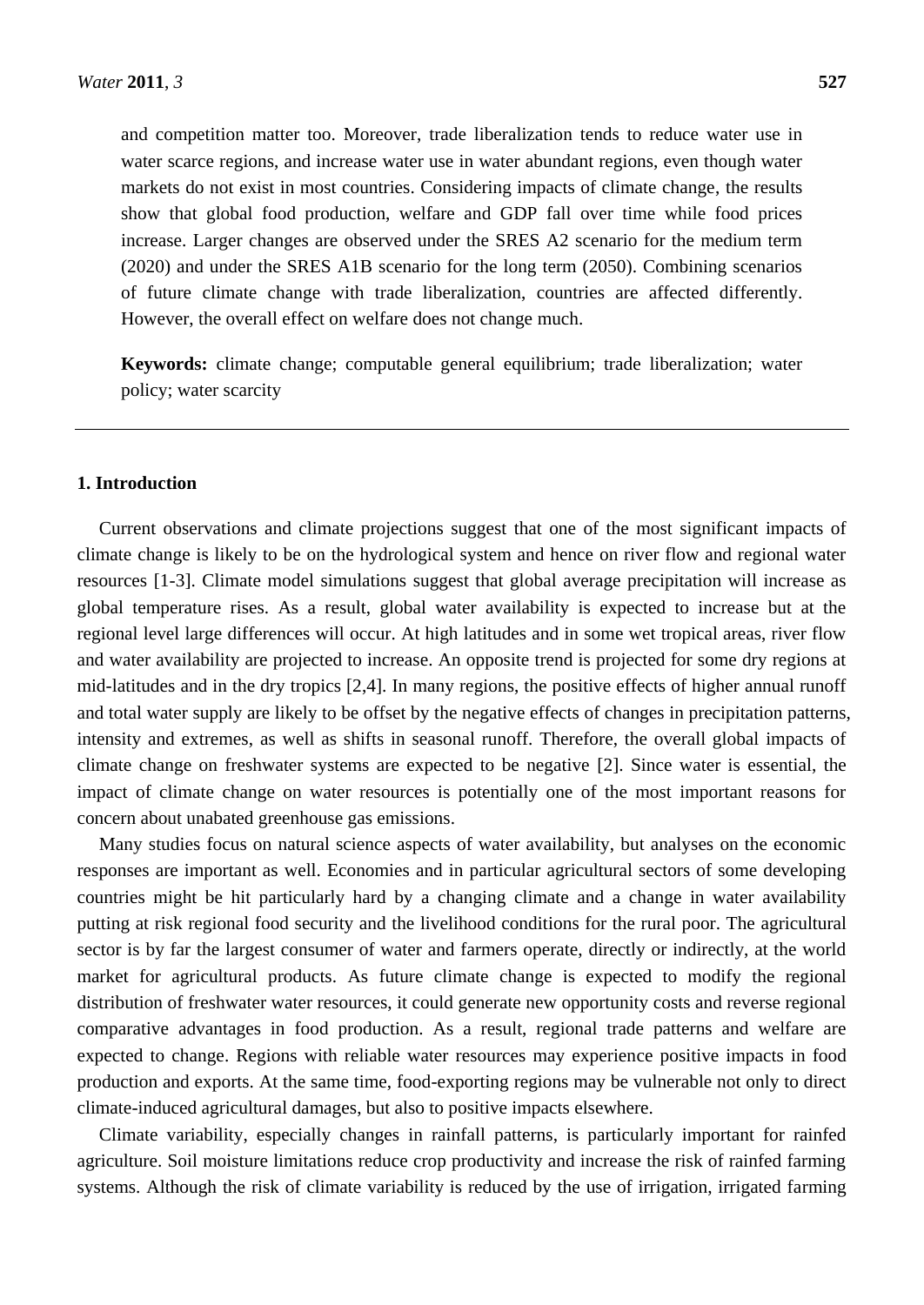One of the few analyses of the impacts of climate-change-induced changes in water resources on agriculture in the context of international trade is Calzadilla *et al.* [5]. In addition to information on predicted changes in river flows under the IPCC SRES A1B and A2 scenarios from Falloon and Betts [4], they analyze the effects of temperature, precipitation and  $CO<sub>2</sub>$  fertilization on crop yields. The SRES A1B scenario has relatively little warming while the SRES A2 scenario shows higher levels of greenhouse gas concentration in the atmosphere. The results show that global food production, welfare and GDP fall due to climate change while food prices increase. Larger changes are observed under the SRES A2 scenario for the medium term (2020) and under the SRES A1B scenario for the long term (2050). The results are more pronounced, if irrigation areas respond to water availability as well.

To alleviate the negative effect of climate change, trade could be liberalized to stimulate economic growth, reduce poverty, and expand market access. Agricultural trade liberalization is supposed to be beneficial, if developing countries' comparative advantages are located in agriculture. Depending on the scenario chosen, most studies find a positive economic effect of agricultural trade liberalization for developing countries [6,7].

Changes in tariffs or subsidies for agricultural goods involve regional as well as global adjustments in the production of the goods in question but have effects on other markets, such as factor input markets, as well. Water is one production factor in agriculture. Therefore, trade liberalization in agriculture might enhance or alleviate problems related to water use and water availability. To our knowledge, this is the first analysis of the interaction of trade liberalization and climate change using a multi-region, multi-sector general equilibrium model.

Most of the current analyses on agricultural trade liberalization pay no attention to the impact on water use and problems related to water availability. Some authors have looked at the potential impact on sustainable development in developing countries including water as an environmental service. George and Kirkpatrick [8] argue that further trade liberalization would lead to an improved overall availability of water through increased efficiency in all developing countries [9]. Their study does not distinguish between different developing countries nor is a quantitative assessment provided. Other studies related to water issues investigate the implications of the General Agreement on Trade in Services (GATS) negotiations on service trade liberalization on water management and the ability of governments to regulate water services (see e.g.,  $[10,11]$ ). All these analyses are qualitative assessments not based on economic models. Berrittella *et al.* [12] is an exception. They use a global computable general equilibrium (CGE) model including water resources (GTAP-W, Version 1) to analyze the economic impact of hypothetical Doha-like liberalization of agricultural trade on water use. The Doha Development Agenda [13], launched in 2001, is meant to improve the situation for developing countries, but is subject to seemingly interminable delays.

This paper differs from previous work in three ways. First, we use the Version 2 of the GTAP-W model. See Calzadilla *et al.* [14,15] for a detailed description of the model. Second, we base our analysis on future scenarios of climate change for two time periods (2020 and 2050) as described in Calzadilla *et al.* [5]. They investigate the effect of climate change on water use and water availability but ignore the impact that trade liberalization could have on the economy. Based on their results we,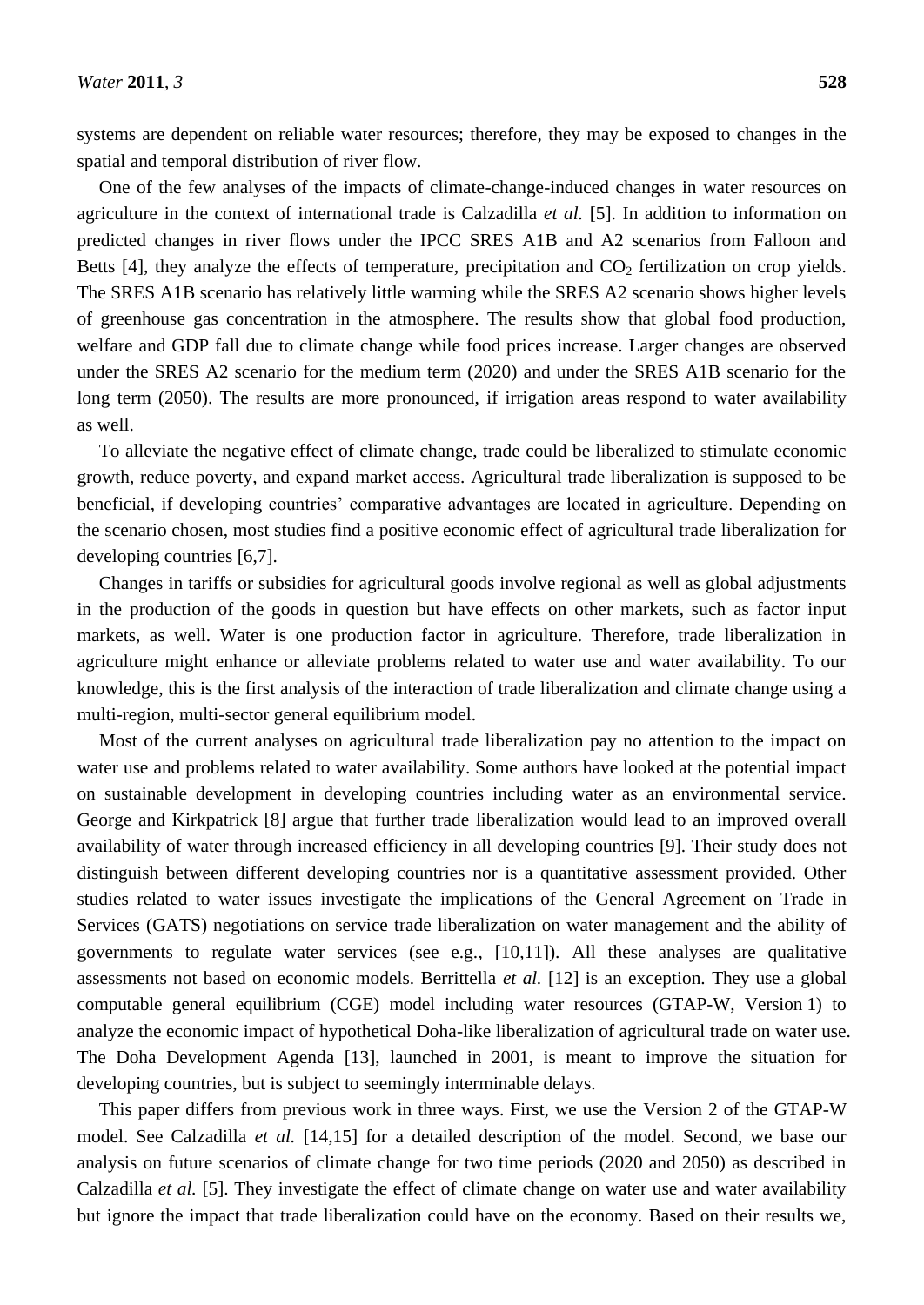thirdly, investigate how trade patterns would change if trade of agricultural products were liberalized. Similar to Berrittella *et al.* [12], we assume a hypothetical Doha-like liberalization but we introduce water as an explicit factor of production.

The remainder of the paper is organized as follows: Section 2 briefly presents the model used. Section 3 lays down the simulation scenarios. Section 4 discusses the results and Section 5 concludes.

#### **2. The GTAP-W Model (Version 2)**

Economic models of water use have generally been applied to look at the direct effects of water policies, such as water pricing or quantity regulations, on the allocation of water resources. In order to obtain insights from alternative water policy scenarios on the allocation of water resources, partial and general equilibrium models have been used. While partial equilibrium analysis focus on the sector affected by a policy measure assuming that the rest of the economy is not affected, general equilibrium models consider other sectors or regions as well to determine the economy-wide effect; partial equilibrium models tend to have more detail. Most of the studies using either of the two approaches analyze pricing of irrigation water only (for an overview of this literature see [16]). Rosegrant *et al.* [17] use the IMPACT model to estimate demand and supply of food and water to 2025. Fraiture *et al.* [18] extend this to include virtual water trade, using cereals as an indicator. Their results suggest that the role of virtual water trade is modest. While the IMPACT model covers a wide range of agricultural products and regions, other sectors are excluded; it is a partial equilibrium model.

Studies of water use using general equilibrium approaches are generally based on data for a single country or region assuming no effects for the rest of the world of the implemented policy (for an overview of this literature see [14,19]). All of these CGE studies have a limited geographical scope. Berrittella *et al.* [20] and Calzadilla *et al.* [14,15] are exceptions, using GTAP-W, a static multi-region world CGE model.

With GTAP-W, it is possible to assess the systemic general equilibrium effects of climate change impacts and trade liberalization on global agriculture. The model is a further refinement of the GTAP model [21,22], and is based on the version modified by Burniaux and Truong [23,24] as well as on the previous GTAP-W model introduced by Berrittella *et al.* [20]. For a more detailed description of the model see [14].

Unlike Version 1 [20], Version 2 of the GTAP-W model [14,15], used here, distinguishes between rainfed and irrigated agriculture. In Version 1 of the GTAP-W model, substitution between intermediate inputs and value-added for the production function of tradable goods and services was not possible. As a consequence, a price-induced drop in water demand did not imply an increase in any other input. Water was a technology of land, that is, water was assumed to modify soil moisture and hence the productivity of land. In Version 2, water is an explicit factor of production in irrigated agriculture and accounts for substitution possibilities between water and other primary factors.

The new GTAP-W model is based on the GTAP Version 6 database, which represents the global economy in 2001, and on the IMPACT 2000 baseline data. The model has 16 regions and 22 sectors, seven of which are in agriculture [25]. However, the most significant change and principal characteristic of Version 2 of the GTAP-W model is the new production structure, in which the original land endowment in the value-added nest has been split into pasture land (grazing land used by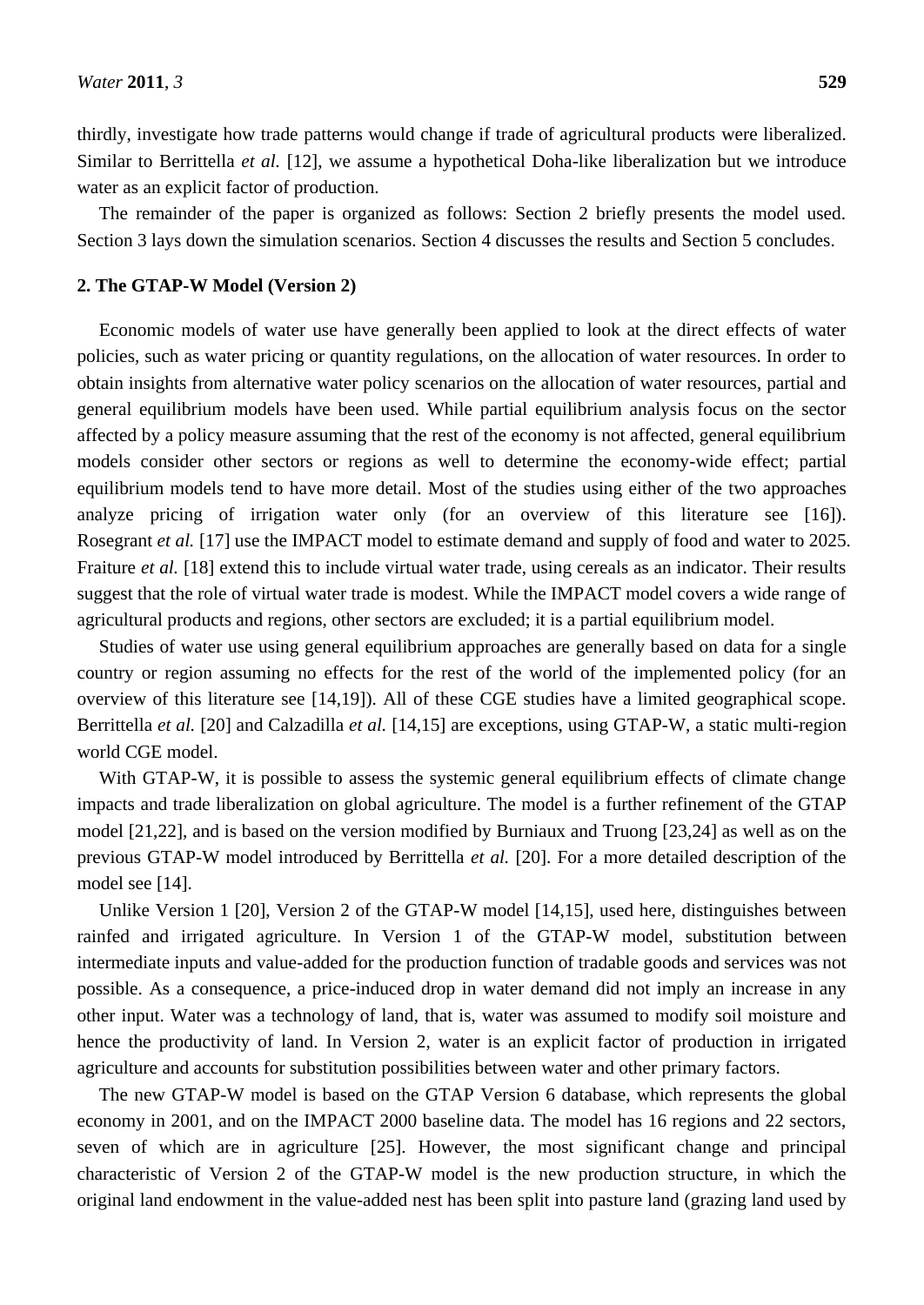livestock) and land for rainfed and for irrigated agriculture. The last two types of land differ as rainfall is free but irrigation development is costly. As a result, land equipped for irrigation is generally more valuable as yields per hectare are higher. To account for this difference, we split irrigated agriculture further into the value for land and the value for irrigation. The value of irrigation includes the equipment but also the water necessary for agricultural production. In the short-run irrigation equipment is fixed, and yields in irrigated agriculture depend mainly on water availability. The tree diagram in Figure A1 in Annex A represents the production structure.

Land as a factor of production in national accounts represents "the ground, including the soil covering and any associated surface waters, over which ownership rights are enforced" [26]. In order to include water as a factor of production in the GTAP data and model, we split for each region and each crop the value of land included in the GTAP social accounting matrix into the value of rainfed land and the value of irrigated land in proportion to its contribution to total production. The value of pasture land is derived from the value of land in the livestock breeding sector.

In the next step, we split the value of irrigated land into the value of land and the value of irrigation using the ratio of irrigated yield to rainfed yield. These ratios are based on IMPACT data. The numbers indicate how valuable irrigated agriculture is compared to rainfed agriculture. The magnitude of additional yield differs not only with respect to the region but also to the crop. On average, producing rice using irrigation is relatively more productive than using irrigation for growing oil seeds, for example. On average, regions like South America seems to grow relatively more using irrigation instead of rainfed agriculture compared to countries in North Africa or Sub-Saharan Africa.

The procedure we described above to introduce the four new endowments (pasture land, rainfed land, irrigated land and irrigation) allows us to avoid problems related to model calibration. In fact, since the original database is only split and not altered, the original regions' social accounting matrices are balanced and can be used by the GTAP-W model to assign values to the share parameters of the mathematical equations. For detailed information about the social accounting matrix representation of the GTAP database see [27].

As in all CGE models, the GTAP-W model makes use of the Walrasian perfect competition paradigm to simulate adjustment processes. Industries are modeled through a representative firm, which maximizes profits in perfectly competitive markets. The production functions are specified via a series of nested constant elasticity of substitution functions (CES) (Figure A1). Domestic and foreign inputs are not perfect substitutes, according to the so-called "Armington assumption", which accounts for product heterogeneity and non-tariff trade barriers.

A representative consumer in each region receives income, defined as the service value of national primary factors (natural resources, pasture land, rainfed land, irrigated land, irrigation, labour and capital). Capital and labour are perfectly mobile domestically, but immobile internationally. Pasture land, rainfed land, irrigated land, irrigation and natural resources are imperfectly mobile. While perfectly mobile factors earn the same market return regardless of where they are employed, market returns for imperfectly mobile factors may differ across sectors. The national income is allocated between aggregate household consumption, public consumption and savings. The expenditure shares are generally fixed, which amounts to saying that the top level utility function has a Cobb-Douglas specification. Private consumption is split in a series of alternative composite Armington aggregates. The functional specification used at this level is the constant difference in elasticities (CDE) form: a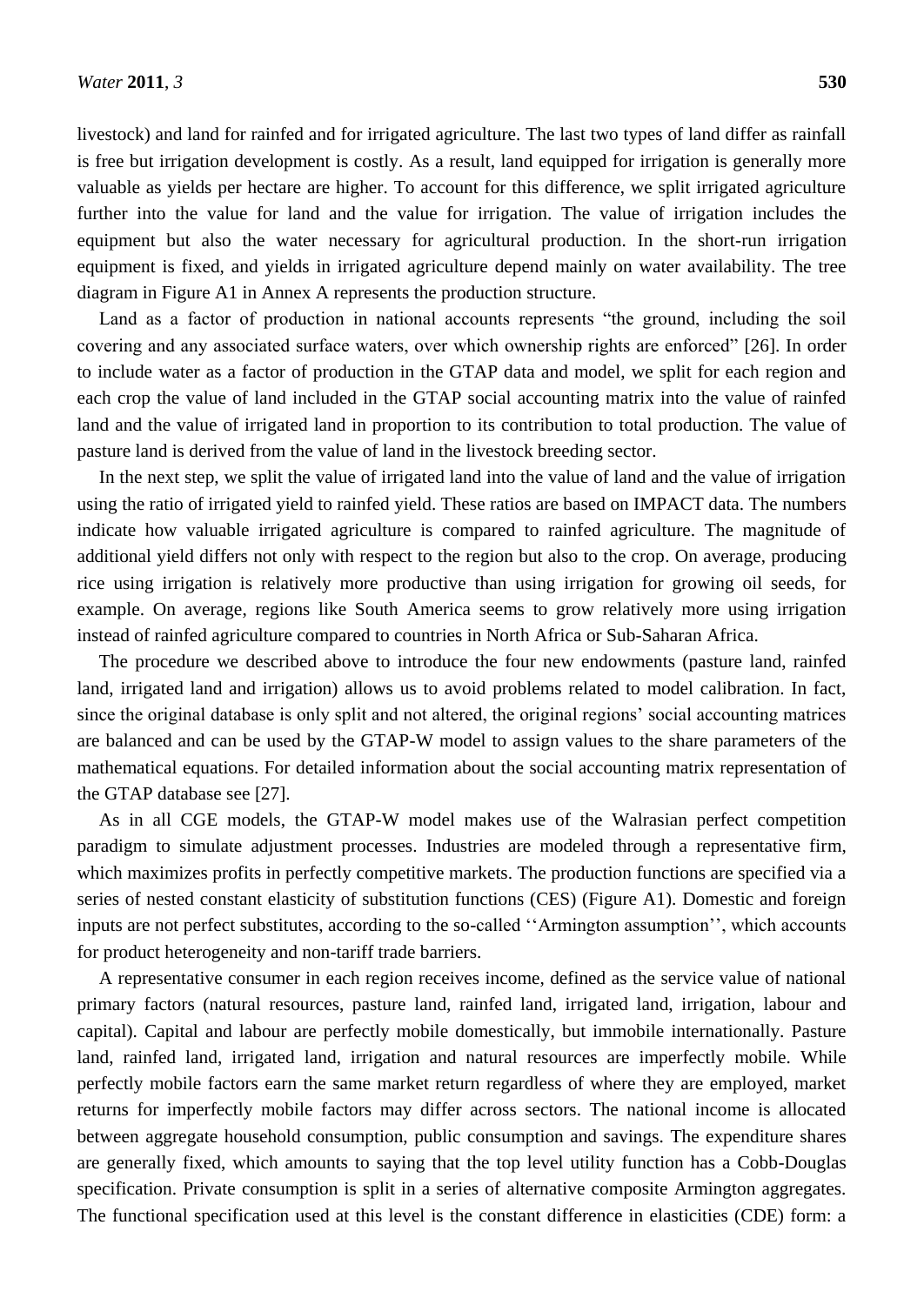non-homothetic function, which is used to account for possible differences in income elasticities for the various consumption goods. A money metric measure of economic welfare, the equivalent variation, can be computed from the model output.

In the original GTAP model, land is combined with natural resources, labor and the capital-energy composite in a value-added nest. In our modeling framework, we incorporate the possibility of substitution between land and irrigation in irrigated agricultural production by using a nested constant elasticity of substitution function (Figure A1). The procedure how the elasticity of factor substitution between land and irrigation  $(\sigma LW)$  was obtained is explained in detail in [14,15]. Next, the irrigated land-water composite is combined with pasture land, rainfed land, natural resources, labor and the capital-energy composite in a value-added nest through a CES structure.

The IMPACT model [17] provides detailed information on green water use in rainfed production (defined as effective rainfall); and both green and blue water use in irrigated production (blue water or irrigation is defined as the water diverted from water systems) [28]. In the GTAP-W benchmark equilibrium, water used for irrigation is supposed to be identical to the volume of blue water used for irrigated agriculture in the IMPACT model. An initial sector and region specific shadow price for irrigation water can be obtained by combining the social accounting matrix information about payments to factors of production with the volume of water used in irrigation estimated by the IMPACT model. In the model only irrigation water has a price. In contrast, any rain that falls directly on a crop, whether rainfed or irrigated, is not priced. Instead, the amount of rain that falls on a crop is modeled exogenously in the GTAP-W model using information from IMPACT.

The distinction between rainfed and irrigated agriculture within the production structure of the GTAP-W model allows us to study expected physical constraints on water supply due to, for example, climate change. In fact, changes in rainfall patterns can be exogenously modeled in GTAP-W by changes in the productivity of rainfed and irrigated land. In the same way, water excess or shortages in irrigated agriculture can be modeled by exogenous changes to the initial irrigation water endowment.

# **3. Design of Model Experiments**

Our model experiments are based on future impacts of climate change on agriculture at two time periods: 2020 and 2050 [29]. In a first step, information on the future benchmark equilibria under normal climate conditions (omitting climate change) is needed. How to find a hypothetical general equilibrium state in the future imposing forecasted values for some key economic variables in the initial calibration dataset is described in [5]. Since the GTAP-W model is a static multi-region world CGE model we are not able to look at dynamic effects over time but rather compare different points in time.

The current baseline data and future baseline simulations under normal climate conditions are shown in Annex B. These baselines are based on the IMPACT model [17]. Compared to the 2000 baseline data (Table B1) a growth in both crop harvested area as well as crop productivity under normal climate conditions (assuming no climate change) is projected for 2020 and 2050 (Table B2). For 2020 and 2050 respectively, global agricultural area increases by 1.1% and 2.8% while production rises by 32.8% and 91.7%.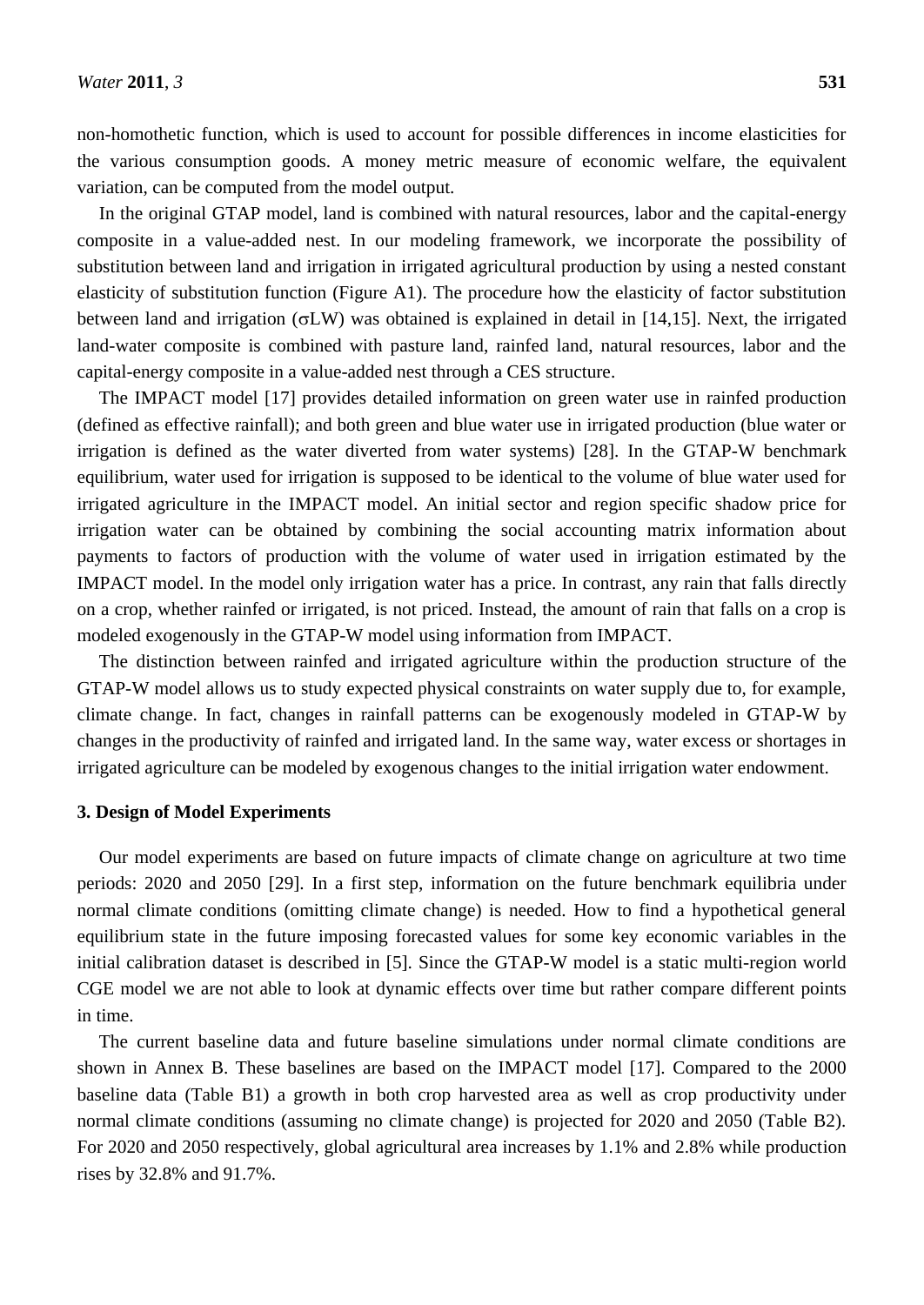To investigate the impact of climate change on global agriculture Calzadilla *et al.* [5] use information on key climate variables, which includes temperature, precipitation as well as river flow. Their analysis also includes the  $CO<sub>2</sub>$  fertilization effect. Predicted changes in the magnitude and distribution of global temperature, precipitation and river flow are based on [4]. They used the Hadley Centre Global Environmental Model, including a dynamic river routing model (HadGEM1-TRIP), to simulate changes in temperature, precipitation and river flow over the next century and under the IPCC SRES A1B and A2 scenarios [30]. Crop yield response to temperature and precipitation are taken from [31]. They used the CERES and SOYGRO crop models to analyze crop yield responses to arbitrary incremental changes in temperature (+2 °C and +4 °C) and precipitation (+/−20%). The study was carried out in 18 countries worldwide and uses common crop growth models and methodology.

River flow is a useful indicator of freshwater availability for agricultural production. Irrigated agriculture relies on the availability of irrigation water from surface and groundwater sources, which depend on the seasonality and interannual variability of river flow. Therefore, river flow limits a region's water supply and hence constrains its ability to irrigate crops. Regional changes in river flow are related to regional changes in water supply by the runoff elasticities of water supply estimated by [32].

The  $CO<sub>2</sub>$  fertilization effect on crops yields is based on information presented by [33]. They report yield response ratios for C3 and C4 crops to elevated  $CO<sub>2</sub>$  concentrations in the three major crop models (CERES, EPIC and AEZ). In this analysis, we use the average crop yield response of the three crop models to the  $CO_2$  concentrations in 2020 and 2050 for the IPCC SRES A1B and A2 scenarios.

Future climate change would modify regional water endowments and soil moisture, and in response the distribution of harvested land would change. Therefore, we include a land use scenario, which explores possible shifts in the geographical distribution of irrigated agriculture. It assumes that irrigated areas could expand in regions with higher water supply. *Vice versa*, irrigated farming can become unsustainable in regions subject to water shortages.

Based on the impact of climate change on agricultural production, we analyze in a next step if trade liberalization policies would help to alleviate the negative effect of climate change. To better be able to single out the effect of trade liberalization on agricultural production, we also analyze the impact of reductions in trade barriers ignoring the effect of climate change. As indicated above, the scenarios are based on a hypothetical Doha-like liberalization of agricultural trade.

As the Doha negotiations are still ongoing (at a very slow pace), the modalities of the possible agreement are uncertain. It is clear that the parties involved have very different interests. Agricultural exporters aim for open foreign markets and reductions in distorting subsidies elsewhere. Industrial exporters in emerging economies want to remain protected. Countries with comparative advantages in services wish the GATS negotiations would be successful in reducing national regulatory in services. Therefore, any analysis investigating scenarios of trade liberalization have to take all three aspects into account. However, as our study focuses on trade liberalization in agriculture, we account for liberalization in non-agricultural sectors, but vary the levels of liberalization for the agricultural sectors only. The cut in tariffs for products in the non-agricultural sectors is 25%.

In Scenario 1, a 25% tariff reduction is chosen for all agricultural sectors (TL1). In addition, we assume zero export subsidies and a 50% reduction in domestic farm support. Scenario 2 is a variant of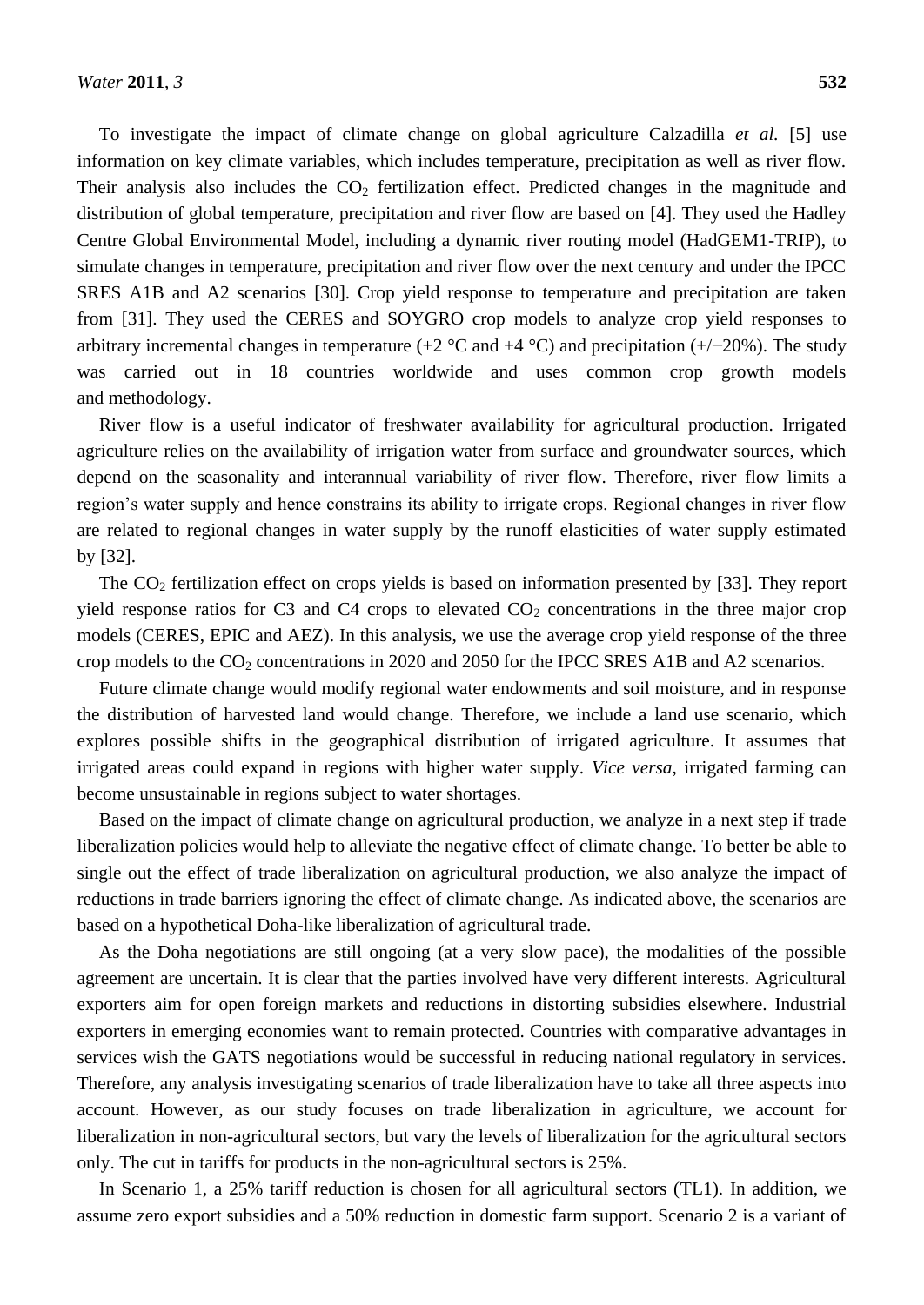Scenario 1: tariffs are reduced by 50% (TL2). According to the negotiations so far, export subsidies will be phased out over a few years. Tariff reductions will also not be implemented at once but phased in. To account for this procedure, we designed our above described scenarios for the year 2020 and 2050.

In total we have sixteen different scenarios including two climate scenarios (A1B and A2), for two future time periods (2020 and 2050) and two trade liberalization scenarios (TL1 and TL2). See Figure 1. Note that the no climate change scenarios are not displayed.





# **4. Simulation Results**

Trade liberalization only (TL1 and TL2) would have a limited effect on global production of agricultural goods (Figure 2 and Figure 3) [34]. On the regional level, the effect is different but the numbers are small. Some regions expand production (particularly Canada (CAN), Australia and New Zealand (ANZ)), while others reduce production (in 2020 particularly Western Europe (WEU), Japan and South Korea (JPK) and in 2050 particularly South Asia (SAS) and the USA). In most of the developing regions the effect of trade liberalization on agricultural production would be positive except for Central America (CAM), South Asia (SAS). For North Africa (NAF) the sign of the effect depends on the liberalization scenario chosen and the time period. For WEU and JPK the effect in 2050 is mixed as well. The relationship between trade liberalization and agricultural production is complex. Current tariffs vary widely between crops and between regions, also relative to the costs of production. Uniform cuts in nominal tariffs, as investigated here, would therefore have a non-uniform impact.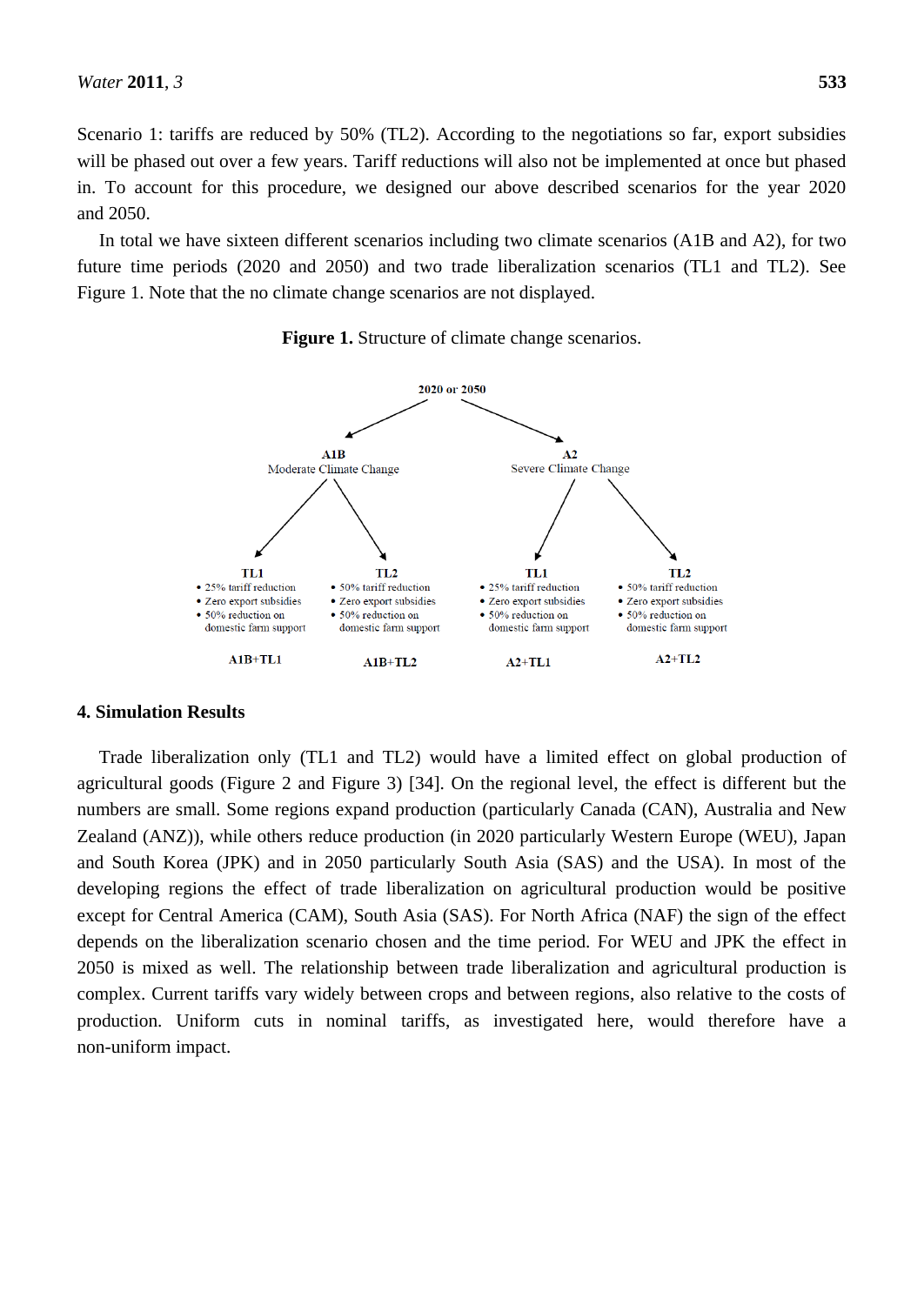

**Figure 2.** Change in agricultural production in 2020 (in %) relative to the baseline.

Note: Developed regions (top panel) and developing regions (bottom panel).

The effect of climate change is a reduction in global agricultural production (A1B and A2). The decrease is more pronounced in 2050 and for the A2 scenario. While in 2020 only irrigated production decreases, rainfed production falls as well in 2050 (not shown) [35]. On a regional level, the drop in production is particularly pronounced in regions such as Southeast Asia (SEA), the Middle East (MDE) and the Former Soviet Union (FSU) as well as the USA while in other regions including Australia and New Zealand (ANZ), Western Europe (WEU) and China (CHI) more is produced. Over time more regions are negatively affected but in some regions the effect of more severe climate change (A2) is less negative compared to more moderate changes (A1B).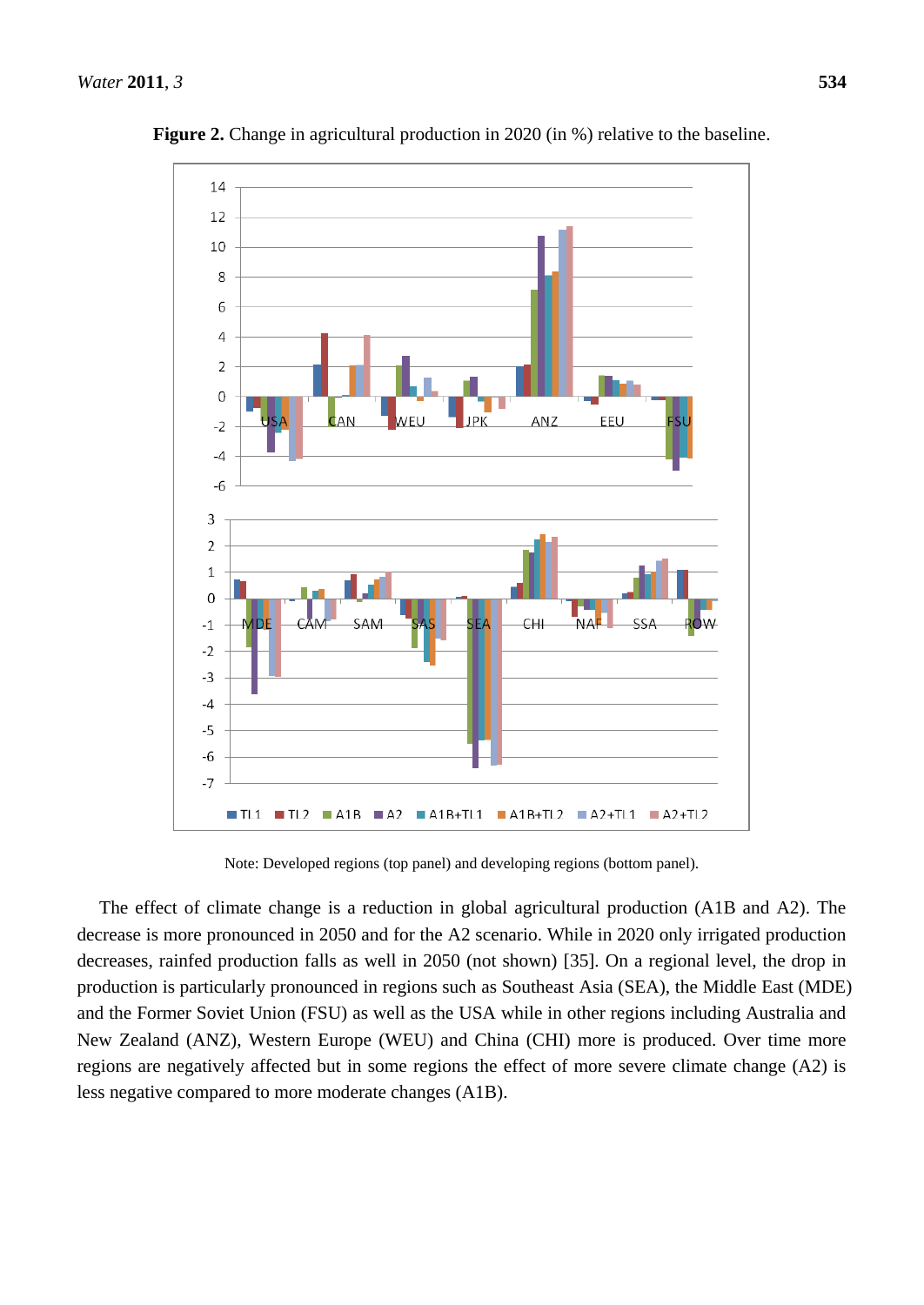

**Figure 3.** Change in agricultural production in 2050 (in %) relative to the baseline.

Note: Developed regions (top panel) and developing regions (bottom panel).

Climate change plus trade liberalization changes this pattern for some countries and world regions. In 2020 the impact on production is negative for Western Europe (WEU), the USA, South Asia (SAS), Japan and South Korea (JPK), it is positive (or less negative) for Canada (CAN), South America (SAM), China (CHI) and Sub-Saharan Africa (SSA). In 2050 the situation is different also with respect to the two climate scenarios. Here the effect of trade liberalization on production is negligible. The results are dominated by impacts of climate change.

Figure 4 and Figure 5 show the effect of the different scenarios on water use. Qualitatively, the pattern is the same as for agricultural production (Figure 2 and Figure 3) [36]. Trade liberalization only (TL1 and TL2) would imply an increase in water use in Canada (CAN), Australia and New Zealand (ANZ); and a reduction in the USA, Western and Eastern Europe (WEU), Japan and South Korea (JPK), and the former Soviet Union (FSU). In developing regions trade liberalization would mainly lead to higher levels of water use. However, in later years some of these regions would see an increase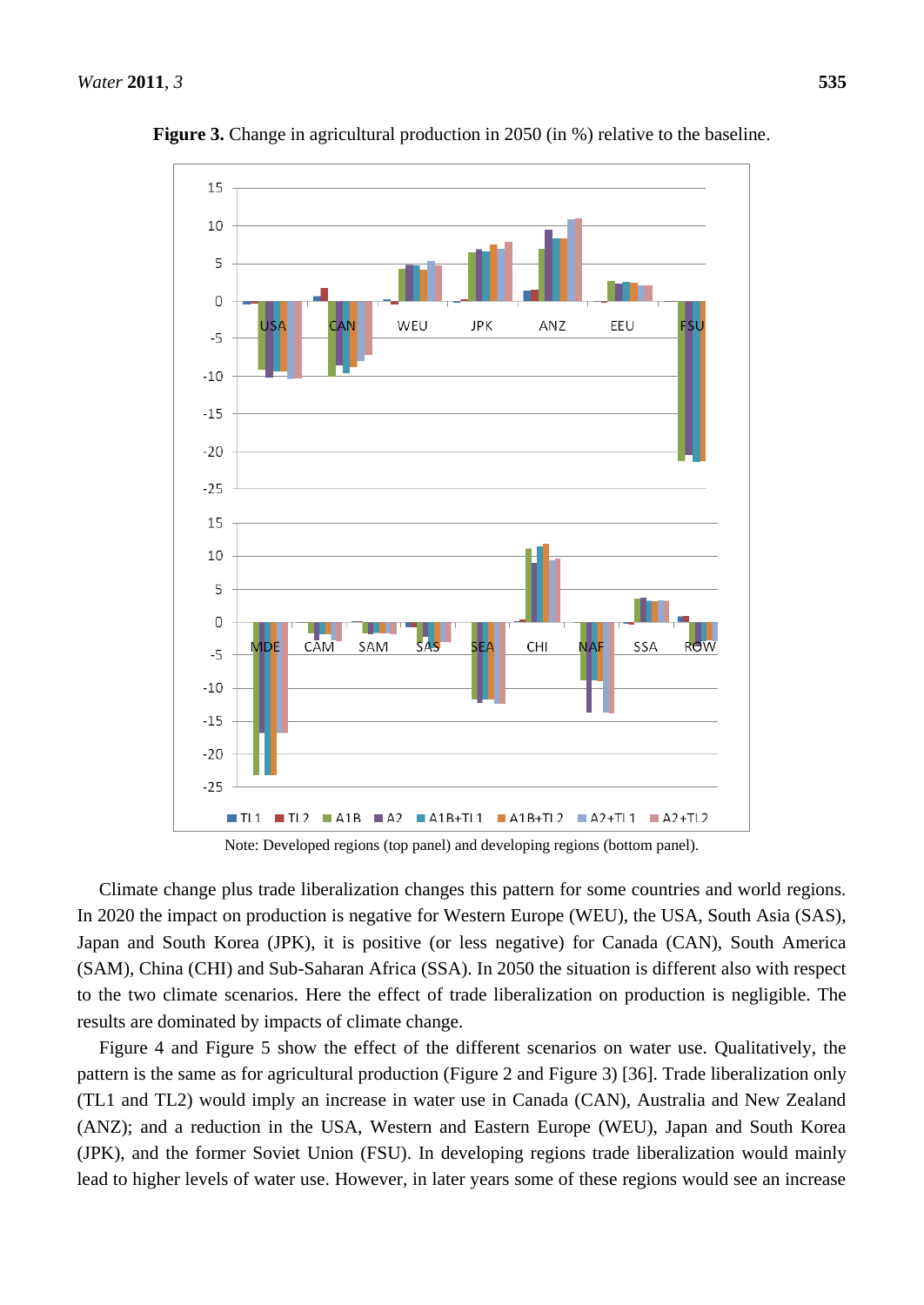in water use for a partial liberalization, but a decrease for a more complete liberalization. In all cases, changes in water use due to trade liberalization are less than 10%.



**Figure 4.** Change in agricultural water use in 2020 relative to baseline (in %).

Note: Developed regions (top panel) and developing regions (bottom panel). Regions where overdrafting of groundwater aquifers occurs are denoted by an asterisk (\*).

Figure 6 and Figure 7 show the impact of climate change and trade liberalization on welfare. Trade liberalization has a positive effect on welfare of US\$31 billion (bln) in 2020 and US\$67 bln in 2050 for the 25% cut in tariffs (TL1). An extra 25% tariff cut further increases welfare by US\$4 bln in 2020 and US\$10 bln in 2050 (TL2). As expected, the first cuts have the greatest benefit. On the regional level, the effect is almost always positive, except for the USA and Canada. The impact of climate change on welfare is negative; up to US\$18 bln in 2020 and US\$ 283 bln in 2050.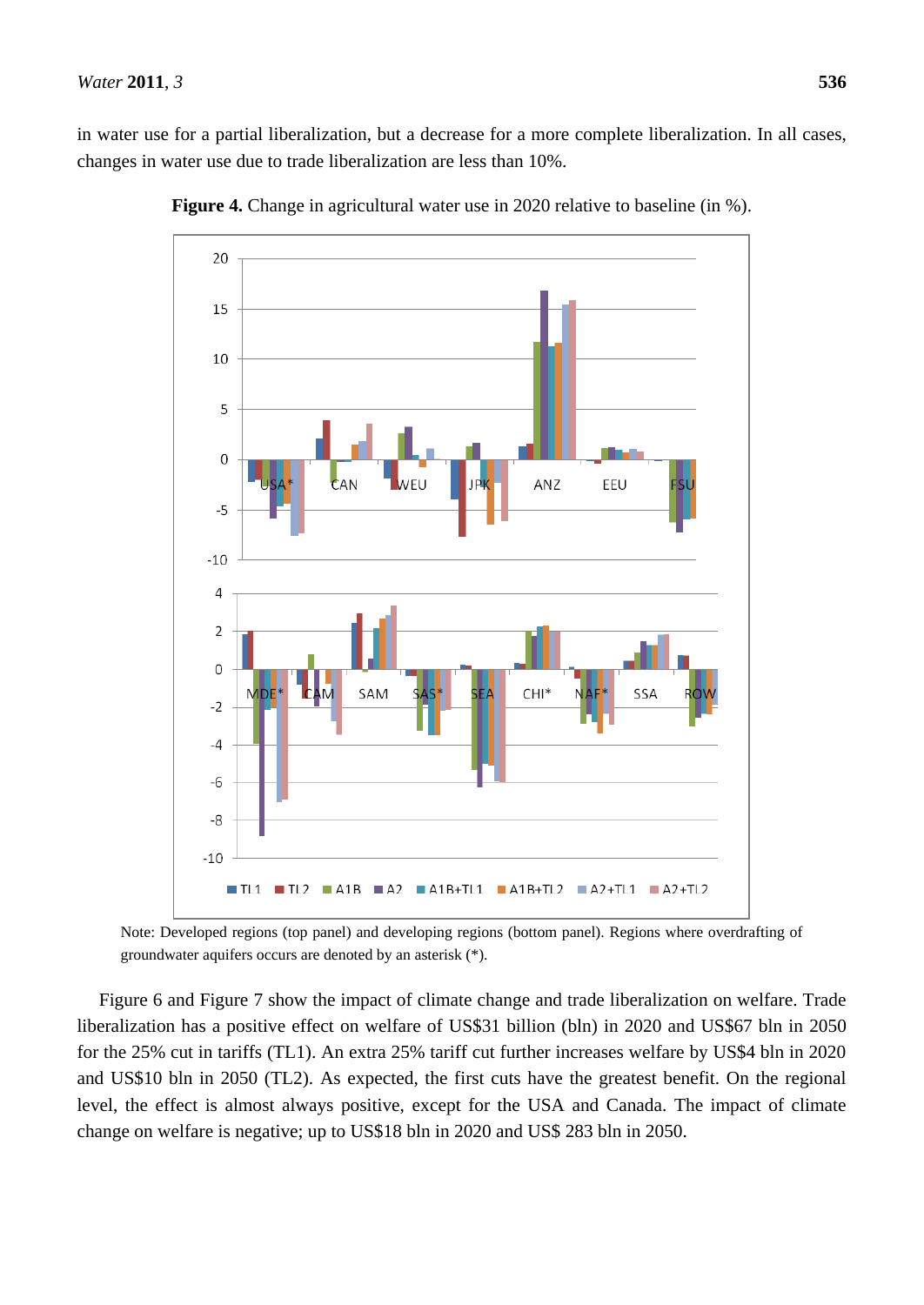

**Figure 5.** Change in agricultural water use in 2050 relative to baseline (in %).

Note: Developed regions (top panel) and developing regions (bottom panel). Regions where overdrafting of groundwater aquifers occurs are denoted by an asterisk (\*).

The impact of trade liberalization varies with climate change, as regions are affected differently. In 2020, the impact of climate change is small and the effect of trade liberalization outweighs the negative impact of climate change; the combined effect is an increase of up to US\$20 bln. However, in 2050 the negative impact of climate change dominates the positive effect of trade liberalization; welfare decreases by up to US \$214 bln. Comparing the individual effects of trade liberalization (TL1, TL2) and climate change (A1B, A2) to the combined effect, welfare decreases less (up to US\$2 bln  $(AB1 + TL1)$  or up to US\$4 bln  $(A1B + TL2)$ ). The assumption is as follows. Trade liberalization would make it easier to substitute domestic food production for import—and hence make it easier to adapt to climate change.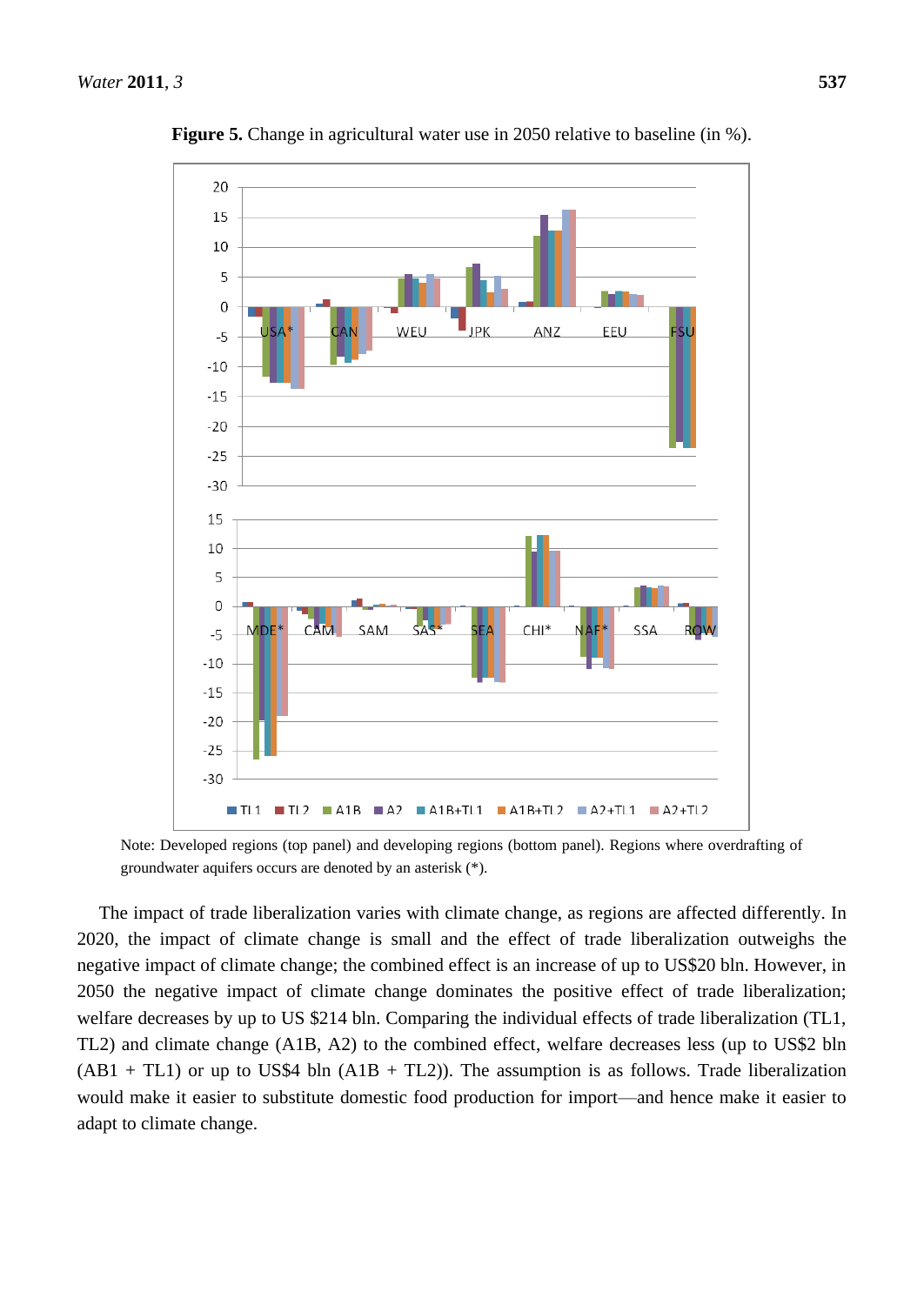

**Figure 6.** Change in welfare for 2020 (in Mio USD) relative to the baseline.

Note: Developed regions (top panel) and developing regions (bottom panel).

The results presented in Figure 6 and Figure 7 indicate that regions are affected very differently. In the USA, climate change has a negative impact on welfare in the first time period but the effect of trade liberalization is worse, irrespective of the climate scenario. For the Former Soviet Union the situation is more severe. The opposite is true for Western Europe and in particular for China, Japan and South Korea as well as for Northern Africa. However differences exist with respect to time. In 2050 the impact of climate change dominates and the effect of trade liberalization on welfare is minor for all regions.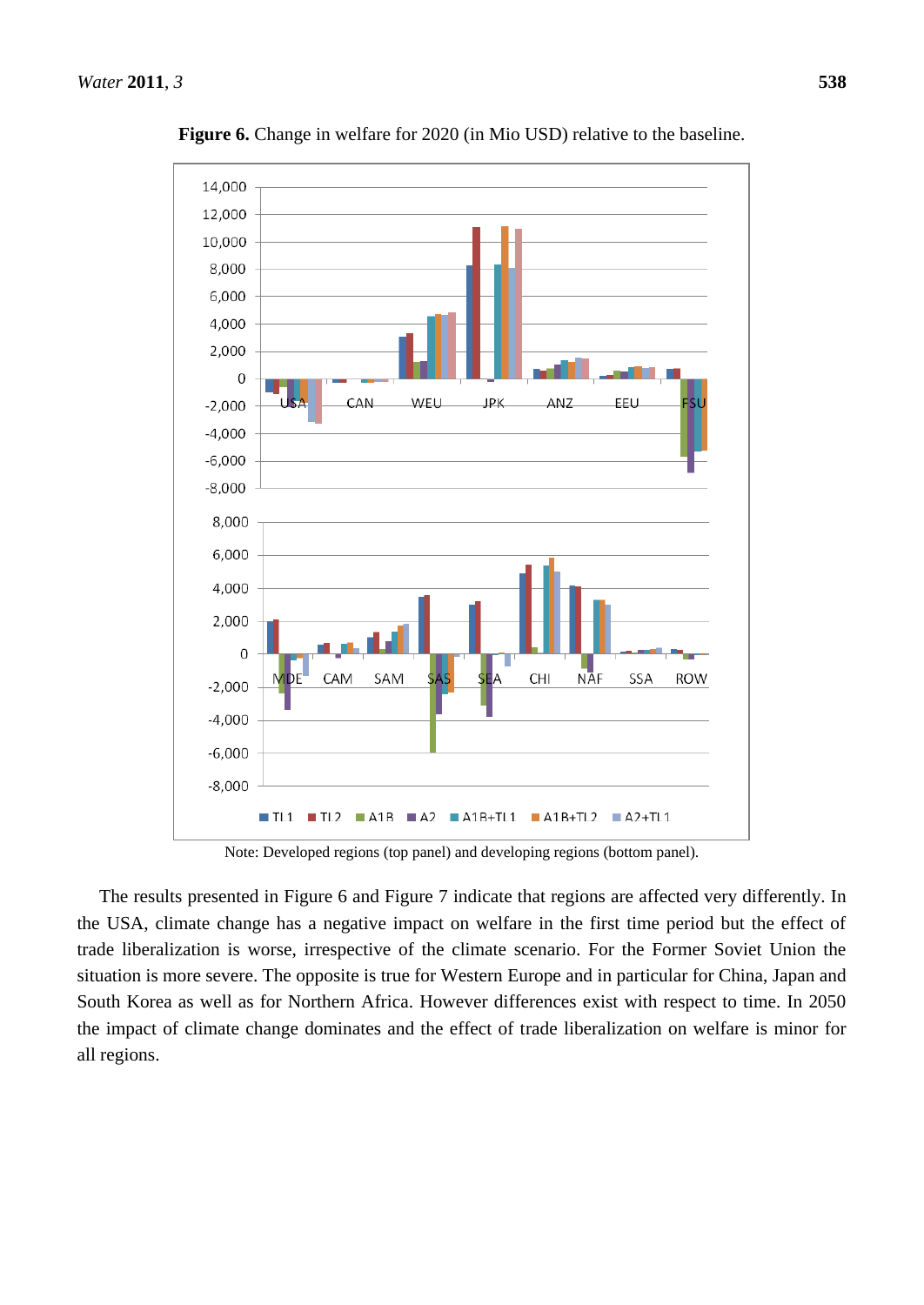

**Figure 7.** Change in welfare for 2050 (in Mio USD) relative to the baseline.

Note: Developed regions (top panel) and developing regions (bottom panel).

# **5. Discussion and Conclusions**

We use a global computable general equilibrium model including water resources (GTAP-W, Version 2) to assess impacts of climate change and trade liberalization on global agriculture. We find that trade liberalization has a small effect on agricultural production and on water use. Water use for some crops and some regions goes up, and it goes down for other crops and regions. Signs may switch between a modest liberalization and more substantial trade liberalization (e.g., for China and Southeast Asia). Trade liberalization reduces water use in places where it is scarce (including e.g. the Middle East, Northern Africa), and increases water use in places where it is more abundant. Overall and for most regions of the world, the effect of trade liberalization on welfare is positive.

The impact of climate change on global agriculture is much more pronounced. Agricultural production and water use decrease, as does global welfare. On a regional level, the drop in production is particularly pronounced in the Middle East, North Africa, South-East Asia as well as the USA and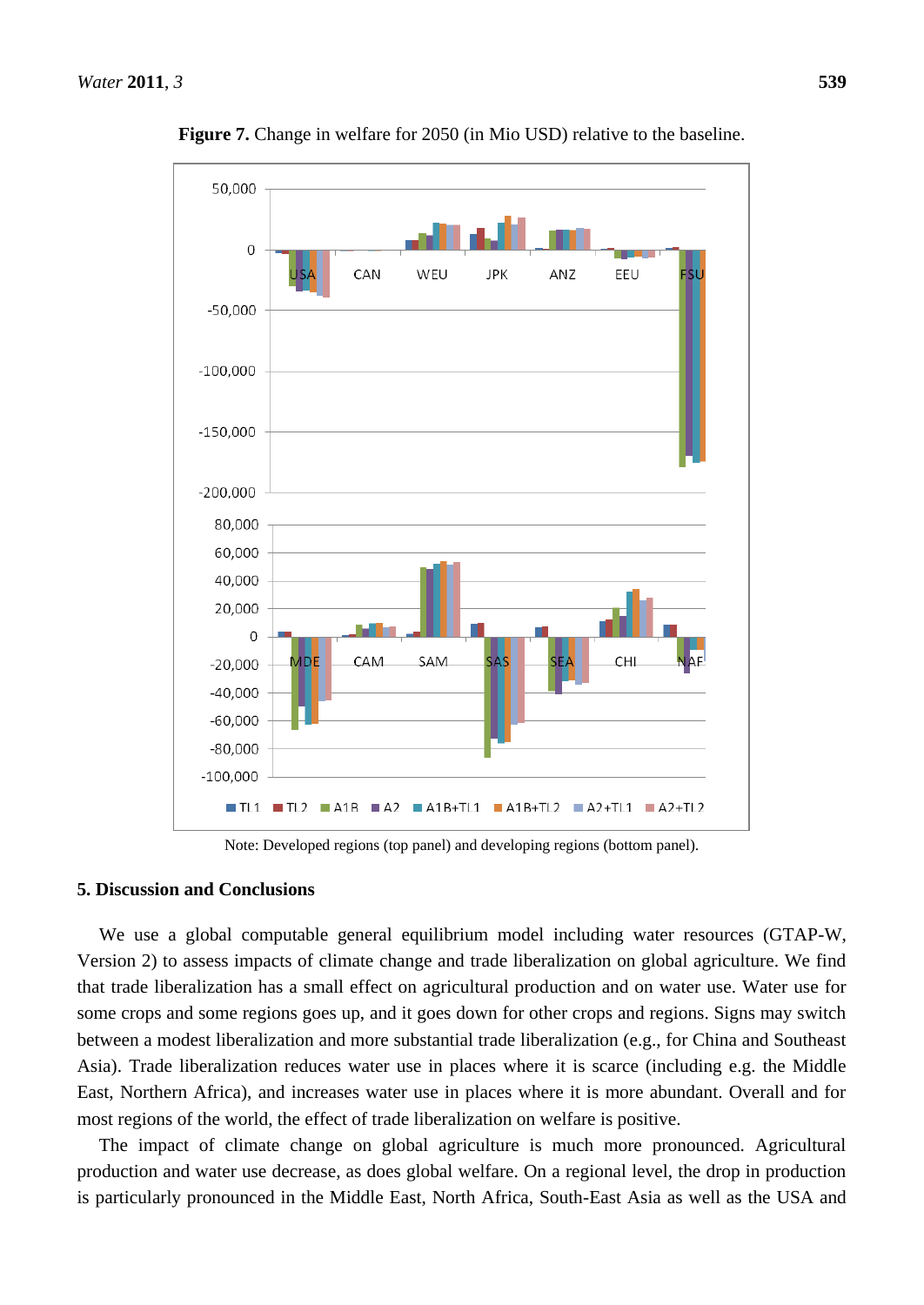Canada. Production increases in China, Japan and South Korea, Western Europe, and Australia and New Zealand. The net effect of these positive and negative changes is negative: global welfare decreases by up to US\$ 283 bln (0.29% of GDP).

Trade liberalization increases the depth of the market and thus the capacity to adapt to climate change. As a result, in 2050, trade liberalization reduces the negative impact of climate change on welfare, albeit by less than 2%. In 2020, however, trade liberalization shifts production to areas that are more susceptible to climate change.

In summary, significant reductions in agricultural tariffs lead to modest changes in regional water use. Patterns are non-linear. On the regional level water use may go up for partial liberalization, and down for more complete liberalization. This is because different crops respond differently to tariff reductions, and because trade and competition matter too. Moreover, trade liberalization tends to reduce water use in water scarce regions, and increase water use in water abundant regions, even though water markets do not exist in most countries. The welfare impact of climate change is substantially larger than the welfare impact of tariff cuts. Trade liberalization reduces the negative impacts of climate change, but only slightly.

A direct comparison of the results of our study on the impact of climate change and trade liberalization to those of others is difficult since no other study exists using a global CGE approach. Earlier studies, based on other approaches and using different data, tend to find stronger impacts of climate change on agriculture [37,38]. In general, such studies have (1) a more regional focus and do not aim for a global analysis and (2) omit implications of international trade. In addition, the type of crop model chosen and the coverage of changes in the climate and hydrological system are likely to influence the results. Earlier studies are based on changes in temperature and precipitation while our analysis uses additional information on changes in river flow and  $CO<sub>2</sub>$  fertilization rates.

Several limitations apply to the above results. The model is static. A dynamic model may find larger effects of trade liberalization and climate change with further specialization through capital stock adjustments. The deterministic nature of our model is another limitation. In the spirit of Tyers and Anderson [39], more liberal agricultural trade should allow for smoother adjustment to shocks, at least on a global basis. This is a principal argument for a more liberal agricultural trade regime in the context of climate change but is not considered. The limited disaggregation of crops and regions may hide larger shifts in agricultural production and water use due to trade liberalization. The importance of these factors will need to be tested with a future version of the current model and with other models. Our scenarios on climate change use information on temperature, precipitation river flow based on regional averages. We do not take into account that precipitation and river flow might increase in some water basins and decrease in others within the same region. These local effects are averaged out. Also, we use annual average temperature, precipitation and river flow data; we consider neither changes in the seasonality of river flow nor extreme events. We do not take into account the effects of groundwater depletion. In addition, uncertainty exists especially regarding the future distribution of precipitation which has implications for agricultural production. Our analysis is limited to the use of results of one such study [4]. These issues are deferred to future research.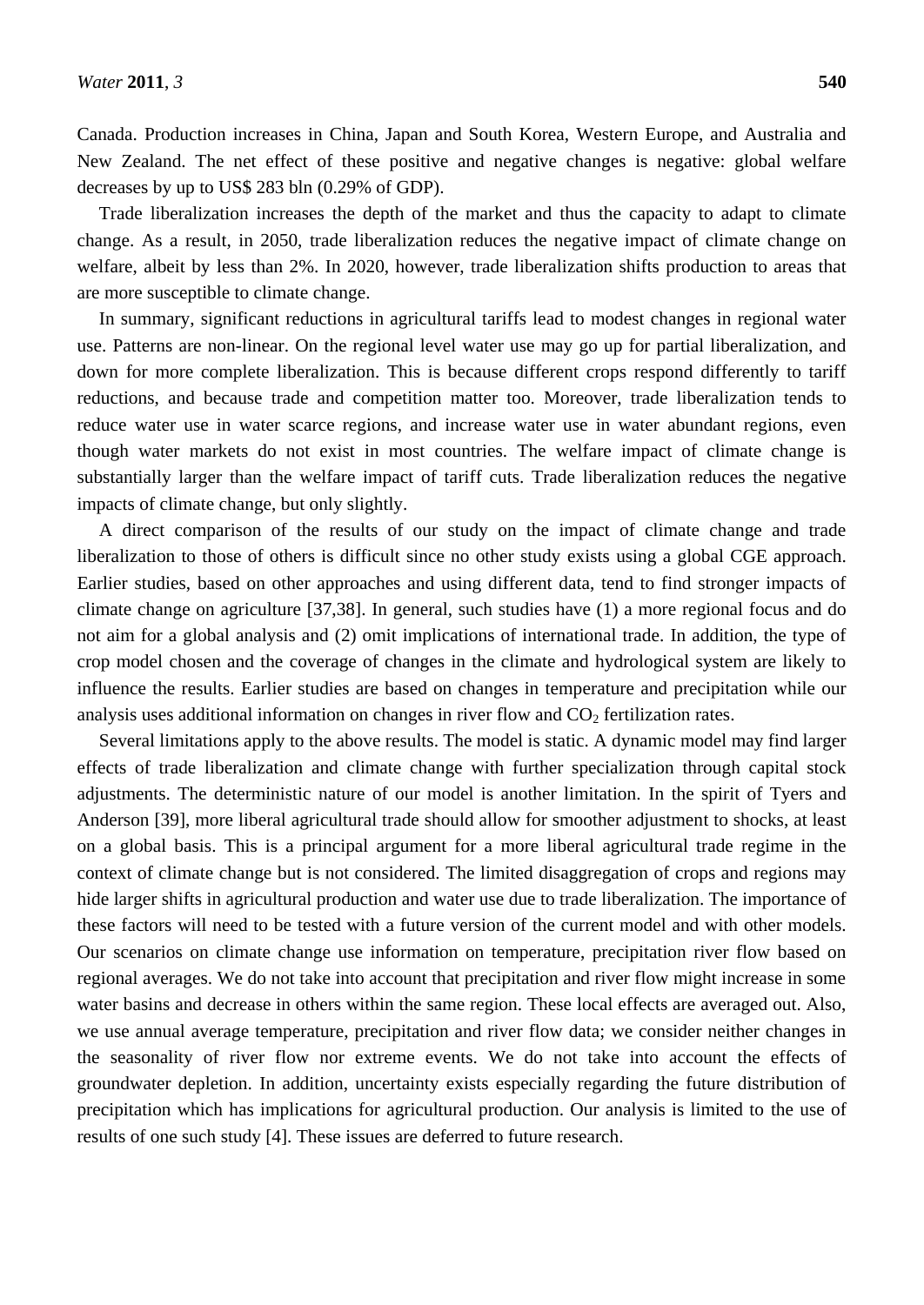# **References and Notes**

- 1. IPCC. *Climate Change 2001: Impacts, Adaptation and Vulnerability*; Contribution of Working Group II to the Third Assessment Report of the IPCC; McCarthy, J.J., Canziani, O.F., Leary, N.A., Dokken, D.J., White, K.S., Eds.; Cambridge University Press: Cambridge, UK, 2001.
- 2. *Climate Change and Water*; Technical Paper of the Intergovernmental Panel on Climate Change; Bates, B.C., Kundzewicz, Z.W., Wu, S., Palutikof, J.P., Eds.; IPCC Secretariat: Geneva, Switzerland, 2008.
- 3. IPCC. *Climate Change 2007: Impacts, Adaption and Vulnerability*; Contribution of Working Group II to the Fourth Assessment Report of the IPCC; Parry, M.L., Canziani, O.F., Palutikof, J.P., van der Linden, P.J., Hanson, C.E., Eds.; Cambridge University Press: Cambridge, UK, 2007.
- 4. Falloon, P.D.; Betts, R.A. The impact of climate change on global river flow in HadGEMI simulations. *Atmos. Sci. Let.* **2006**, *7*, 62-68.
- 5. Calzadilla, A.; Betts, R.A.; Falloon, P.D.; Rehdanz, K.; Tol, R.S.J. *Climate Change Impacts on Global Agriculture*; Kiel working paper No. 1617; Kiel Institute for the World Economy: Kiel, Germany, 2010.
- 6. Anderson, K.; Martin, W.; van der Mensbrugghe, D. Would multilateral trade reform benefit Sub-Saharan Africans? *J*. *Afr. Econ*. **2006**, *15*, 626-670.
- 7. Francois, J.; van Meijl, H.; van Tongeren, F. Trade liberalization in the Doha development round. *Econ*. *Policy* **2005**, *42*, 349-391.
- 8. George, C.; Kirkpatrick, C. Trade and development: Assessing the impact of trade liberalization on sustainable development. *J*. *World Trade* **2004**, *38*, 441-469.
- 9. They mention that regulatory and subsidy frameworks are critical.
- 10. Watson, C. *Trade and Water—The Role of WTO and GATS: Opening the Water Sector to New Service Providers*; WaterAid: London, UK, 2004.
- 11. Kirkpatrick, C.; Parker, D. Domestic regulation and the WTO: The case of water services in developing countries. *World Econ.* **2005**, *28*, 1491-1508.
- 12. Berrittella, M.; Rehdanz, K.; Tol, R.S.J.; Zhang, Y. The impact of trade liberalisation on water use: A computable general equilibrium analysis. *J*. *Econ*. *Integr*. **2008**, *23*, 631-655.
- 13. Fergusson, I.F. *World Trade Organization Negotiations: The Doha Development Agenda*; Congressional Research Service, Washington, DC, USA, 2008. Available online: http://www.nationalaglawcenter.org/assets/crs/RL32060.pdf (accessed on 18 January 2008).
- 14. Calzadilla, A.; Rehdanz, K.; Tol, R.S.J. The economic impact of more sustainable water use in agriculture: A computable general equilibrium analysis. *J*. *Hydrol*. **2010**, *384*, 292-305.
- 15. Calzadilla, A.; Rehdanz, K.; Tol, R.S.J. Water scarcity and the impact of improved irrigation management: A computable general equilibrium analysis. *Agr*. *Econ*. **2011**, *42*, 305-323.
- 16. Johansson, R.C.; Tsur, Y.; Roe, T.L.; Doukkali, R.; Dinar, A. Pricing irrigation water: A review of theory and practice. *Water Policy* **2002**, *4*, 173-199.
- 17. Rosegrant, M.W.; Cai, X.; Cline, S.A. *World Water and Food to 2025: Dealing with Scarcity*; International Food Policy Research Institute: Washington, DC, USA, 2002.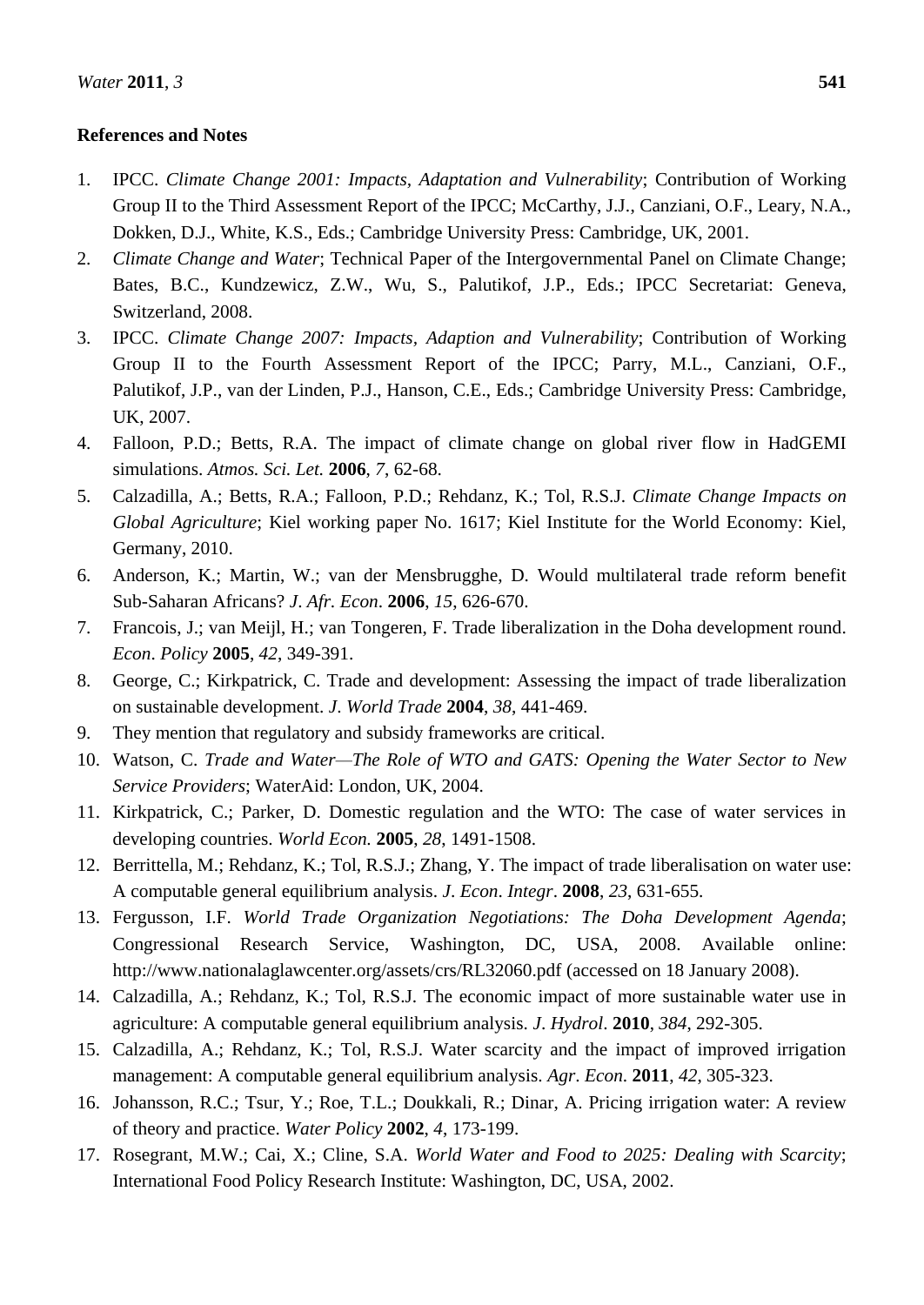- 18. De Fraiture, C.; Cai, X.; Amarasinghe, U.; Rosegrant, M.; Molden, D. *Does International Cereal Trade Save Water? The Impact of Virtual Water Trade on Global Water Use*; Comprehensive Assessment of Water Management in Agriculture, Research Report 4; International Water Management Institute: Colombo, Sri Lanka, 2004.
- 19. Dudu, H.; Chumi, S. *Economics of Irrigation Water Management: A Literature Survey with Focus on Partial and General Equilibrium Models*; Policy research working paper 4556; World Bank: Washington, DC, USA, 2008.
- 20. Berrittella, M.; Hoekstra, A.; Rehdanz, K.; Roson, R.; Tol, R.S.J. The economic impact of restricted water supply: A computable general equilibrium analysis. *Water Res.* **2007**, *42*, 1799-1813.
- 21. The GTAP model is a standard CGE static model distributed with the GTAP database of the world economy (http:// www.gtap.org). For detailed information see Global Trade Analysis: Modeling and Applications (Hertel, T.W.) and the technical references and papers available on the GTAP website.
- 22. Hertel, T.W. *Global Trade Analysis: Modeling and Applications*; Cambridge University Press: Cambridge, UK, 1997.
- 23. Burniaux, J.M.; Truong, T.P. *GTAP-E: An Energy Environmental Version of the GTAP Model*; GTAP Technical Paper no. 16; Center for Global Trade Analysis, Purdue University: West Lafayette, IN, USA, 2002.
- 24. Burniaux and Truong (GTAP-E: An Energy Environmental Version of the GTAP Model) developed a special variant of the model, called GTAP-E. The model is best suited for the analysis of energy markets and environmental policies. There are two main changes in the basic structure. First, energy factors are separated from the set of intermediate inputs and inserted in a nested level of substitution with capital. This allows for more substitution possibilities. Second, database and model are extended to account for  $CO<sub>2</sub>$  emissions related to energy consumption.
- 25. See Table A1 in the Annex A for the regional, sectoral and factoral aggregation used in GTAP-W.
- 26. United Nations. *The System of National Accounts (SNA93)*; United Nations: New York, NY, USA, 1993.
- 27. McDonald, S.; Robinson, S.; Thierfelder, K. *A SAM Based Global CGE Model Using GTAP Data*; Sheffield Economics Research Paper 2005: 001; The University of Sheffield: Sheffield, UK, 2005.
- 28. Green water used in crop production or effective rainfall is part of the rainfall that is stored in the root zone and can be used by the plants. The effective rainfall depends on the climate, the soil texture, the soil structure and the depth of the root zone. The blue water used in crop production or irrigation is the applied irrigation water diverted from water systems. The blue water used in irrigated areas contributes additionally to the freshwater provided by rainfall (World Water and Food to 2025: Dealing with Scarcity [Rosegrant, M.W.; Cai, X.; Cline, S.A.]).
- 29. Covering the period 2006–2035 and 2036–2065 respectively.
- 30. Note that the knowledge on the future distribution of precipitation is still limited which in turn has strong implications for agriculture.
- 31. *Implications of Climate Change for International Agriculture: Crop Modelling Study*; Rosenzweig, C., Iglesias, A., Eds.; US Environmental Protection Agency: Washington, DC, USA, 1992.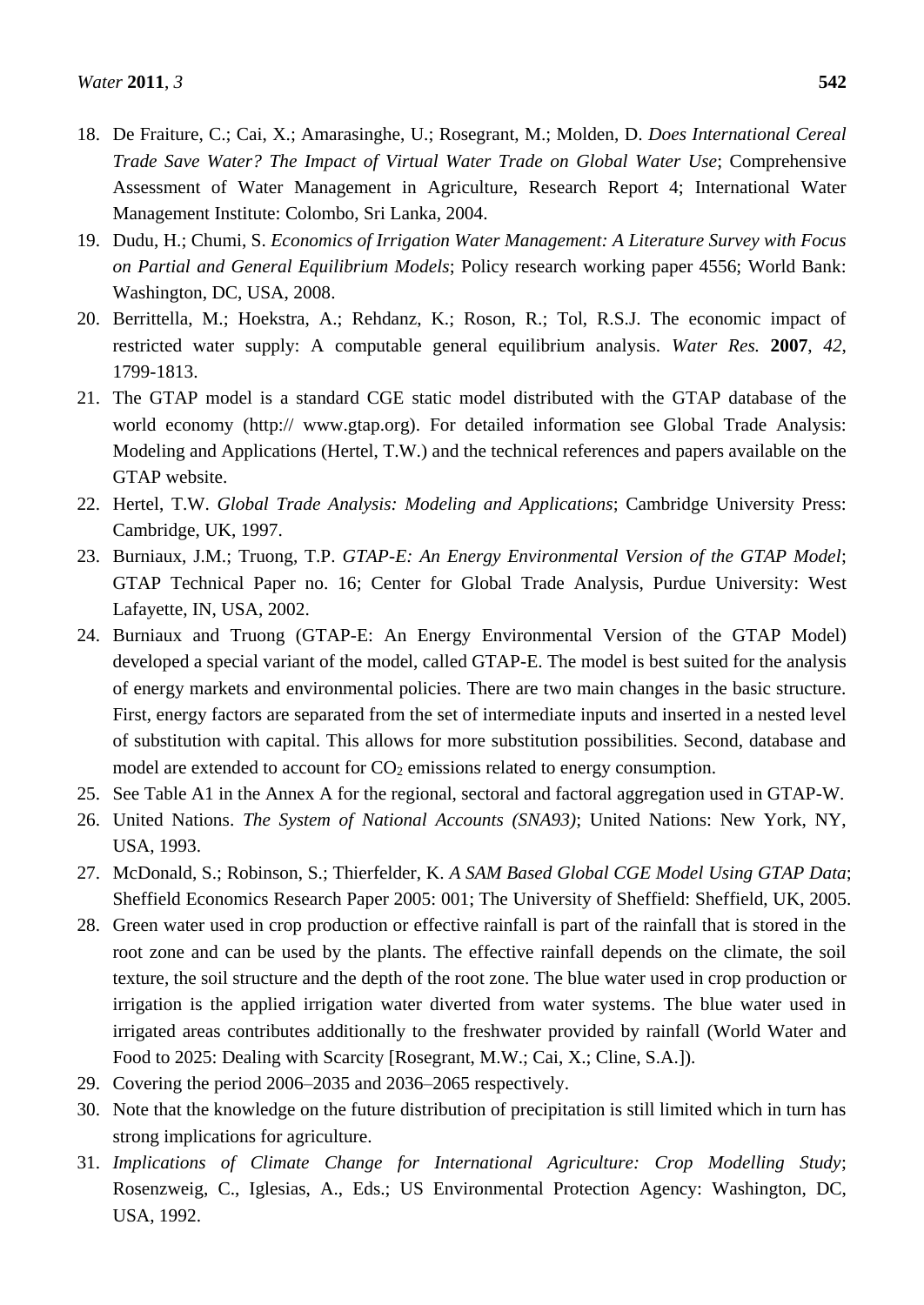- 32. Darwin, R.; Tsigas, M.; Lewandrowski, J.; Raneses, A. *World Agriculture and Climate Change: Economic Adaptations*; Agricultural Economic Report 703; U.S. Department of Agriculture, Economic Research Service: Washington, DC, USA, 1995.
- 33. Tubiello, F.N.; Amthor, J.S.; Boote, K.J.; Donatelli, M.; Easterling, W.; Fischer, G.; Gifford, R.M.; Howden, M.; Reilly, J.; Rosenzweig, C. Crop response to elevated  $CO<sub>2</sub>$  and world food supply: A comment on "Food for Thought ..." by Long *et al.*, Science 312: 1918–1921. *Europ. J. Agronomy* **2006**, *26*, 215-223.
- 34. Table B3 in the Annex reports the changes in agricultural production in 2020 and 2050 relative to the baseline for the different scenarios, world regions as well as crop types.
- 35. The data are available from the authors on request.
- 36. Table B4 in the Annex reports the changes in water use for agricultural production in 2020 and 2050 relative to the baseline for the different scenarios and world regions.
- 37. Lobell, D.B.; Burke, M.B.; Tebaldi, C.; Mastrandrea, M.D.; Falcon, W.P.; Naylor, R.L. Prioritizing climate change adaptation needs for food security in 2030. *Science* **2008**, *319*, 607-610.
- 38. Schlenker, W.; Lobell, D.B. Tobust negative impacts of climate change on African agriculture. *Environ. Res. Lett*. **2010**, *5*, 014010.
- 39. Anderson, K.; Tyers, R. Effects of gradual food policy reforms in the 1990s. *Eur. Rev. Agr. Eco*. **1992**, *19*, 1-24.

# **Annex A**

**Figure A1**. Nested tree structure for industrial production process in GTAP-W (truncated).

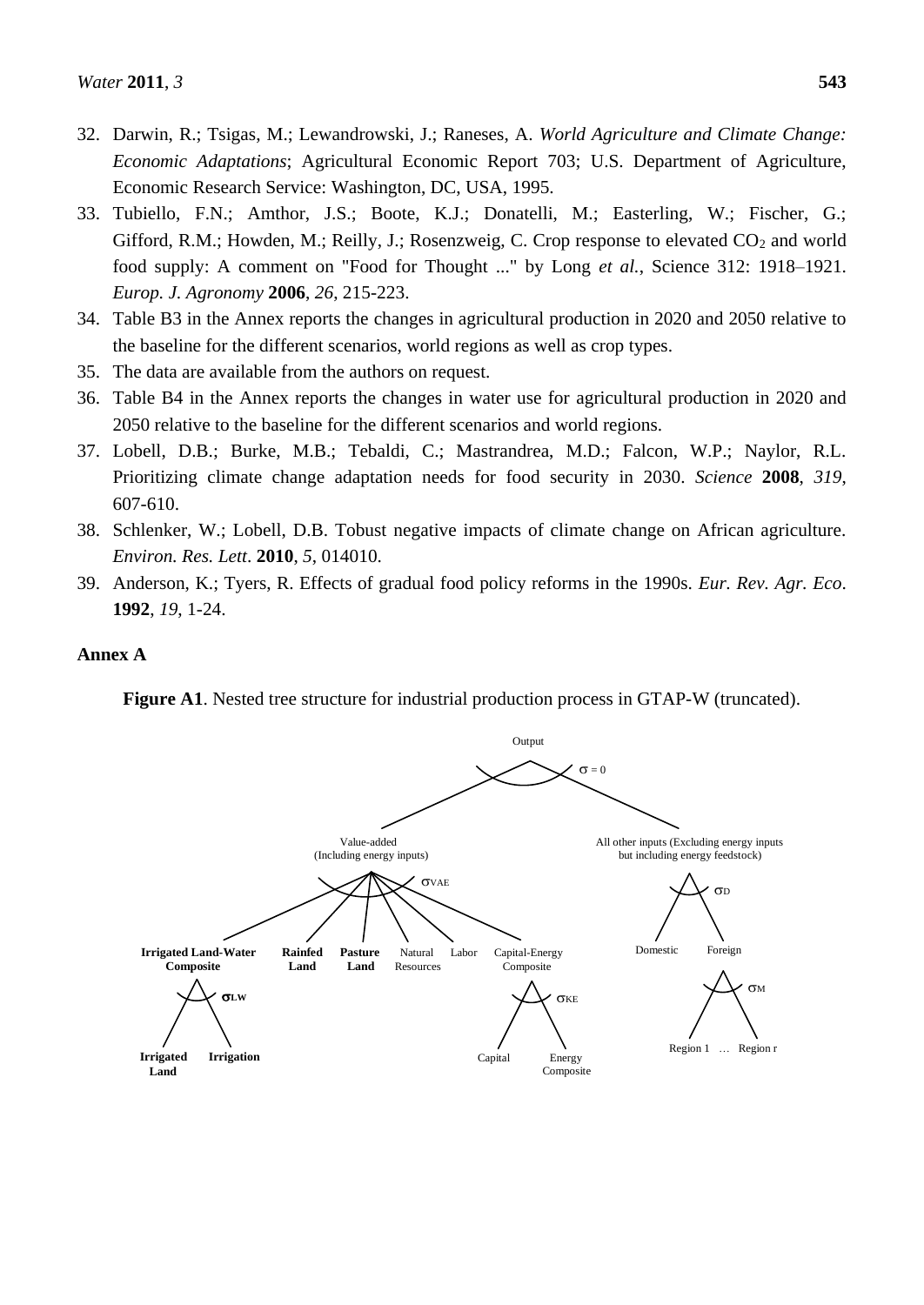# **Figure A1**. *Cont.*

Note: The original land endowment has been split into pasture land, rainfed land, irrigated land and irrigation (bold letters).  $\sigma$  is the elasticity of substitution between value added and intermediate inputs,  $\sigma$ VAE is the elasticity of substitution between primary factors,  $\sigma LW$  is the elasticity of substitution between irrigated land and irrigation,  $\sigma KE$  is the elasticity of substitution between capital and the energy composite,  $\sigma D$  is the elasticity of substitution between domestic and imported inputs and  $\sigma M$  is the elasticity of substitution between imported inputs. Note that elasticities are commodity specific.

| <b>A. Regional Aggregation</b>      | <b>B.</b> Sectoral Aggregation                      |
|-------------------------------------|-----------------------------------------------------|
| 1. USA — United States              | 1. Rice $-$ Rice                                    |
| 2. CAN — Canada                     | 2. Wheat — Wheat                                    |
| 3. WEU — Western Europe             | <b>3. CerCrops</b> — Cereal grains (maize, millet,  |
| 4. JPK — Japan and South Korea      | sorghum and other grains)                           |
| 5. ANZ — Australia and New Zealand  | 4. VegFruits — Vegetable, fruits, nuts              |
| <b>6. EEU</b> — Eastern Europe      | <b>5. OilSeeds</b> — Oil seeds                      |
| <b>7. FSU</b> — Former Soviet Union | 6. Sug_Can — Sugar cane, sugar beet                 |
| 8. MDE — Middle East                | <b>7. Oth_Agr</b> — Other agricultural products     |
| 9. CAM — Central America            | $8.$ Animals — Animals                              |
| 10. SAM — South America             | 9. Meat — Meat                                      |
| 11. SAS — South Asia                | 10. Food_Prod — Food products                       |
| 12. SEA — Southeast Asia            | 11. Forestry — Forestry                             |
| 13. $CHI$ - China                   | 12. Fishing — Fishing                               |
| 14. NAF — North Africa              | 13. $Coal - Coal$                                   |
| 15. SSA — Sub-Saharan Africa        | 14. $Oil$ — $Oil$                                   |
| 16. ROW — Rest of the World         | 15. $Gas - Gas$                                     |
|                                     | 16. Oil_Pcts — Oil products                         |
| <b>C.</b> Endowments                | 17. Electricity — Electricity                       |
| $Wtr$ — Irrigation                  | 18. Water - Water                                   |
| $\text{Lnd}$ — Irrigated land       | <b>19. En_Int_Ind —</b> Energy intensive industries |
| <b>RfLand</b> -- Rainfed land       | 20. Oth_Ind — Other industry and services           |
| <b>PsLand</b> -- Pasture land       | 21. Mserv — Market services                         |
| $Lab - Labour$                      | 22. NMServ — Non-market services                    |
| $Capital - Capital$                 |                                                     |
| NatlRes — Natural resources         |                                                     |

**Table A1.** Aggregations in GTAP-W.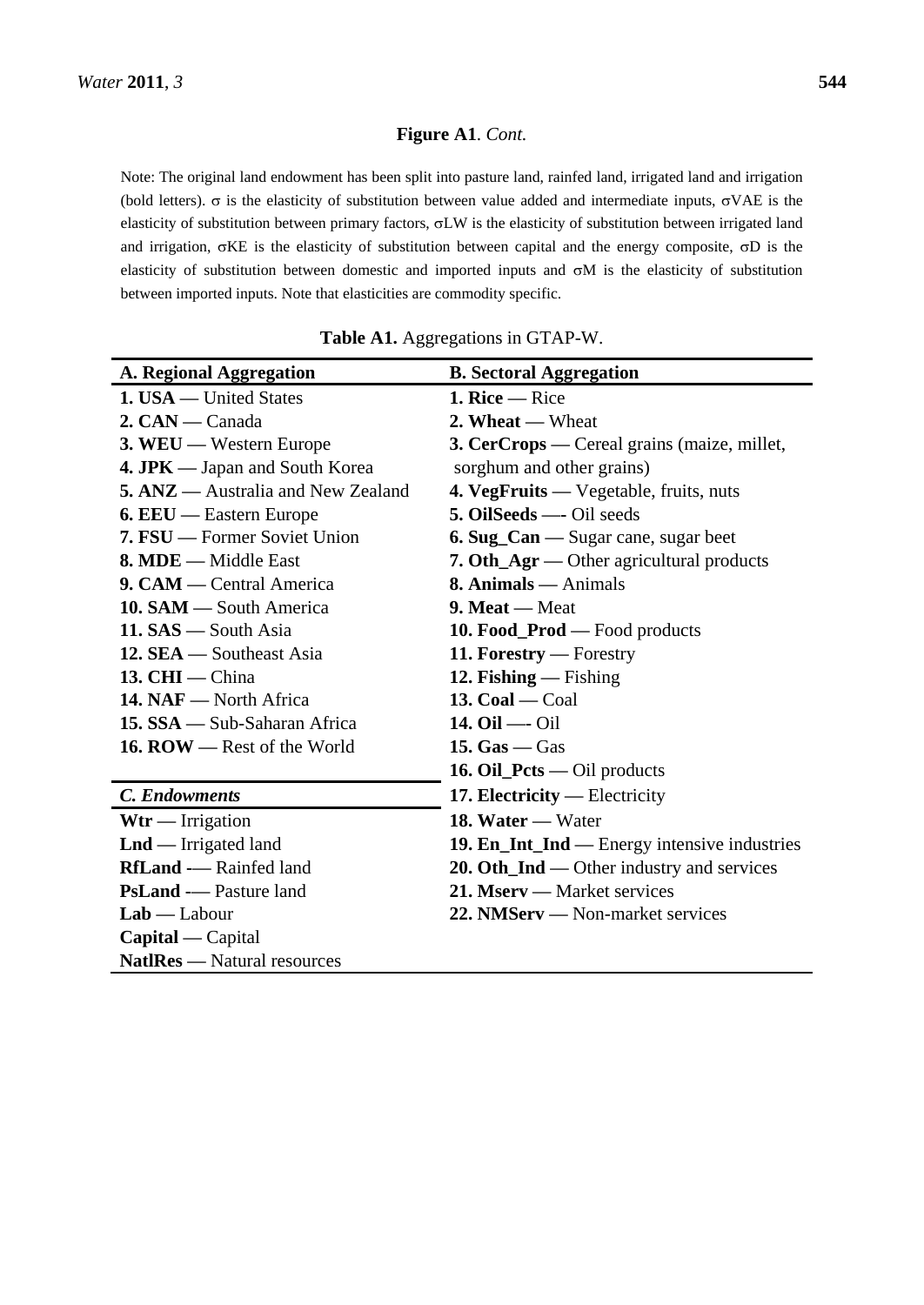# **Annex B**

**Table B1.** 2000 baseline data: Crop harvested area and production by region and crop.

|                           |               | <b>Rainfed Agriculture</b> |               | <b>Irrigated Agriculture</b> |               | <b>Total</b>      | Share of irrigated |                          |  |  |
|---------------------------|---------------|----------------------------|---------------|------------------------------|---------------|-------------------|--------------------|--------------------------|--|--|
| <b>Description</b>        | Area          | <b>Production</b>          | Area          | <b>Production</b>            | Area          | <b>Production</b> |                    | agriculture in total:    |  |  |
|                           | (thousand ha) | (thousand mt)              | (thousand ha) | (thousand mt)                | (thousand ha) | (thousand mt)     | Area $(\%)$        | <b>Production</b> $(\%)$ |  |  |
| <b>Regions</b>            |               |                            |               |                              |               |                   |                    |                          |  |  |
| <b>United States</b>      | 35,391        | 209,833                    | 67,112        | 440,470                      | 102,503       | 650,303           | 65.5               | 67.7                     |  |  |
| Canada                    | 27,267        | 65,253                     | 717           | 6,065                        | 27,984        | 71,318            | 2.6                | 8.5                      |  |  |
| Western Europe            | 59,494        | 462,341                    | 10,130        | 146,768                      | 69,624        | 609,108           | 14.5               | 24.1                     |  |  |
| Japan and South Korea     | 1,553         | 23,080                     | 4,909         | 71,056                       | 6,462         | 94,136            | 76.0               | 75.5                     |  |  |
| Australia and New Zealand | 21,196        | 67,204                     | 2,237         | 27,353                       | 23,433        | 94,557            | 9.5                | 28.9                     |  |  |
| Eastern Europe            | 37,977        | 187,468                    | 5,958         | 40,470                       | 43,935        | 227,939           | 13.6               | 17.8                     |  |  |
| Former Soviet Union       | 85,794        | 235,095                    | 16,793        | 74,762                       | 102,587       | 309,857           | 16.4               | 24.1                     |  |  |
| Middle East               | 29,839        | 135,151                    | 21,450        | 118,989                      | 51,289        | 254,140           | 41.8               | 46.8                     |  |  |
| Central America           | 12,970        | 111,615                    | 8,745         | 89,637                       | 21,715        | 201,252           | 40.3               | 44.5                     |  |  |
| South America             | 79,244        | 649,419                    | 9,897         | 184,304                      | 89,141        | 833,723           | 11.1               | 22.1                     |  |  |
| South Asia                | 137,533       | 491,527                    | 114,425       | 560,349                      | 251,958       | 1,051,877         | 45.4               | 53.3                     |  |  |
| Southeast Asia            | 69,135        | 331,698                    | 27,336        | 191,846                      | 96,471        | 523,543           | 28.3               | 36.6                     |  |  |
| China                     | 64,236        | 615,196                    | 123,018       | 907,302                      | 187,254       | 1,522,498         | 65.7               | 59.6                     |  |  |
| North Africa              | 15,587        | 51,056                     | 7,352         | 78,787                       | 22,938        | 129,843           | 32.0               | 60.7                     |  |  |
| Sub-Saharan Africa        | 171,356       | 439,492                    | 5,994         | 43,283                       | 177,349       | 482,775           | 3.4                | 9.0                      |  |  |
| Rest of the World         | 3,810         | 47,466                     | 1,093         | 23,931                       | 4,903         | 71,397            | 22.3               | 33.5                     |  |  |
| World                     | 852,381       | 4,122,894                  | 427,164       | 3,005,371                    | 1,279,545     | 7,128,265         | 33.4               | 42.2                     |  |  |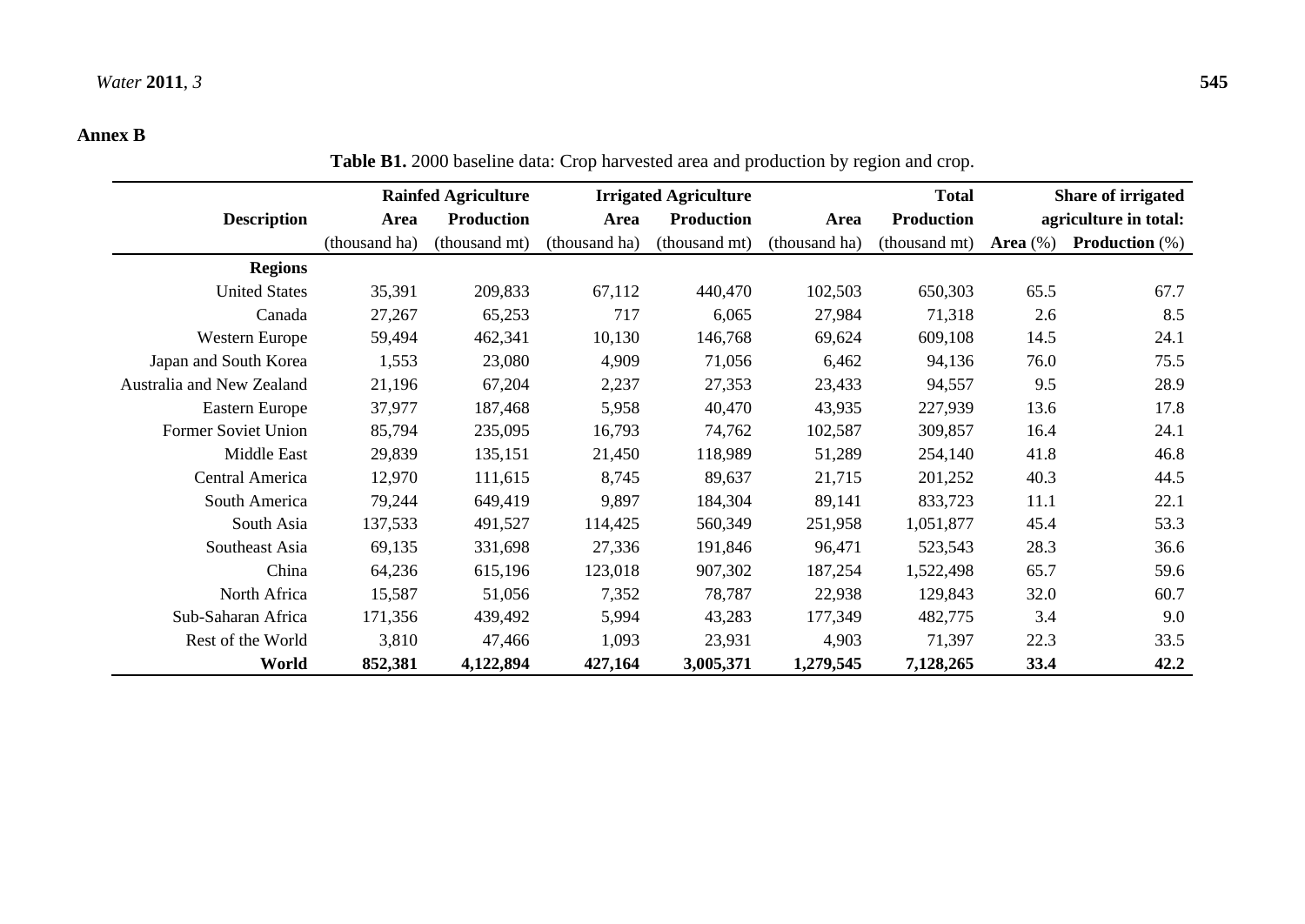|                             |               | <b>Rainfed Agriculture</b> |               | <b>Irrigated Agriculture</b> |               | <b>Total</b>      | Share of irrigated    |                          |  |  |  |
|-----------------------------|---------------|----------------------------|---------------|------------------------------|---------------|-------------------|-----------------------|--------------------------|--|--|--|
| <b>Description</b>          | Area          | <b>Production</b>          | Area          | <b>Production</b>            | Area          | <b>Production</b> | agriculture in total: |                          |  |  |  |
|                             | (thousand ha) | (thousand mt)              | (thousand ha) | (thousand mt)                | (thousand ha) | (thousand mt)     | Area $(\%)$           | <b>Production</b> $(\%)$ |  |  |  |
| <b>Crops</b>                |               |                            |               |                              |               |                   |                       |                          |  |  |  |
| Rice                        | 59,678        | 108,179                    | 93,053        | 294,934                      | 152,730       | 403,113           | 60.9                  | 73.2                     |  |  |  |
| Wheat                       | 124,147       | 303,638                    | 90,492        | 285,080                      | 214,639       | 588,718           | 42.2                  | 48.4                     |  |  |  |
| Cereal grains               | 225,603       | 504,028                    | 69,402        | 369,526                      | 295,005       | 873,554           | 23.5                  | 42.3                     |  |  |  |
| Vegetables, fruits, nuts    | 133,756       | 1,374,128                  | 36,275        | 537,730                      | 170,031       | 1,911,858         | 21.3                  | 28.1                     |  |  |  |
| Oil seeds                   | 68,847        | 125,480                    | 29,578        | 73,898                       | 98,425        | 199,379           | 30.1                  | 37.1                     |  |  |  |
| Sugar cane, sugar beet      | 16,457        | 846,137                    | 9,241         | 664,023                      | 25,699        | 1,510,161         | 36.0                  | 44.0                     |  |  |  |
| Other agricultural products | 223,894       | 861,303                    | 99,122        | 780,180                      | 323,017       | 1,641,483         | 30.7                  | 47.5                     |  |  |  |
| <b>Total</b>                | 852,381       | 4,122,894                  | 427,164       | 3,005,371                    | 1,279,545     | 7,128,265         | 33.4                  | 42.2                     |  |  |  |

**Table B1.** *Cont*.

Note: 2000 data are three year average for 1999-2001.

Source: IMPACT, 2000 baseline data (April 2008).

|  | Table B2. No climate change simulation: Percentage change in crop harvested area and production by region and crop (2020 and 2050 relative to 2000). |
|--|------------------------------------------------------------------------------------------------------------------------------------------------------|
|  |                                                                                                                                                      |

|                           |                                         |          |                            |         |              |                          |                              |       |                                      |          |                          |             |                |                          | Share of irrigated |             |  |
|---------------------------|-----------------------------------------|----------|----------------------------|---------|--------------|--------------------------|------------------------------|-------|--------------------------------------|----------|--------------------------|-------------|----------------|--------------------------|--------------------|-------------|--|
|                           |                                         |          | <b>Rainfed Agriculture</b> |         |              |                          | <b>Irrigated Agriculture</b> |       | <b>Total</b><br>agriculture in total |          |                          |             |                |                          |                    |             |  |
| <b>Description</b>        | Area $(\%)$<br><b>Production</b> $(\%)$ |          |                            |         | Area $(\% )$ | <b>Production</b> $(\%)$ |                              |       | Area $(\%)$                          |          | <b>Production</b> $(\%)$ | Area $(\%)$ |                | <b>Production</b> $(\%)$ |                    |             |  |
|                           | <b>2020</b>                             | 2050     | 2020                       | 2050    | 2020         | 2050                     | 2020                         | 2050  | 2020                                 | 2050     | 2020                     | 2050        | 2020           | 2050                     | 2020               | <b>2050</b> |  |
| <b>Regions</b>            |                                         |          |                            |         |              |                          |                              |       |                                      |          |                          |             |                |                          |                    |             |  |
| <b>United States</b>      | $-4.14$                                 | $-10.34$ | 27.60                      | 71.38   | 1.43         | 3.58                     | 37.63                        | 98.10 | $-0.49$                              | $-1.23$  | 34.39                    | 89.48       | 1.93           | 4.87                     | 2.41               | 4.55        |  |
| Canada                    | $-7.98$                                 | $-19.95$ | 24.50                      | 49.17   | $-5.40$      | $-13.49$                 | 23.01                        | 58.95 | $-7.91$                              | $-19.78$ | 24.37                    | 50.00       | 2.73           | 7.84                     | $-1.10$            | 5.97        |  |
| Western Europe            | $-13.23$                                | $-33.08$ | 2.13                       | $-2.18$ | $-7.30$      | $-18.24$                 | 13.31                        | 28.50 | $-12.37$                             | $-30.92$ | 4.82                     | 5.21        | 5.79           | 18.35                    | 8.10               | 22.14       |  |
| Japan and South Korea     | $-11.51$                                | $-28.76$ | 8.61                       | 18.49   | $-9.28$      | $-23.21$                 | 1.65                         | l.80  | $-9.82$                              | $-24.54$ | 3.36                     | 5.89        | 0.59           | .77                      | $-1.65$            | $-3.86$     |  |
| Australia and New Zealand | $-2.35$                                 | $-5.87$  | 23.94                      | 62.42   | $-0.92$      | $-2.30$                  | 29.57                        | 79.31 | $-2.21$                              | $-5.53$  | 25.57                    | 67.31       | $\frac{32}{2}$ | 3.42                     | 3.19               | 7.18        |  |
| Eastern Europe            | $-9.18$                                 | $-22.94$ | 12.18                      | 23.89   | $-7.34$      | $-18.36$                 | 31.76                        | 72.49 | $-8.93$                              | $-22.32$ | 15.66                    | 32.52       | .74            | 5.11                     | 13.92              | 30.16       |  |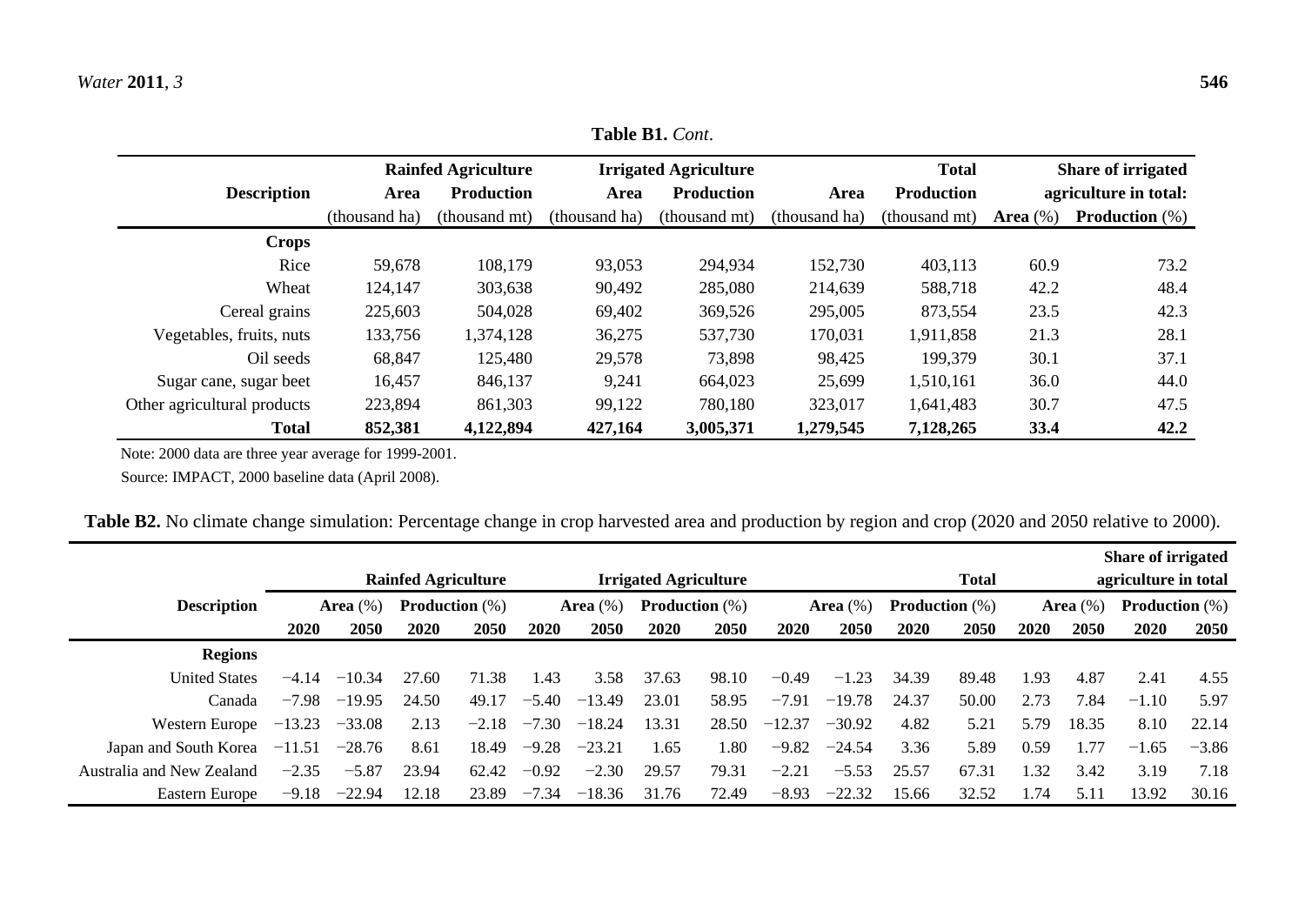|                             |                               |          |                            |             |                          |         |                              |        |         |                |       |              |                          |         | <b>Share of irrigated</b> |         |
|-----------------------------|-------------------------------|----------|----------------------------|-------------|--------------------------|---------|------------------------------|--------|---------|----------------|-------|--------------|--------------------------|---------|---------------------------|---------|
|                             |                               |          | <b>Rainfed Agriculture</b> |             |                          |         | <b>Irrigated Agriculture</b> |        |         |                |       | <b>Total</b> |                          |         | agriculture in total      |         |
| <b>Description</b>          | Production (%)<br>Area $(\%)$ |          |                            | Area $(\%)$ | <b>Production</b> $(\%)$ |         | Area $(\%)$                  |        |         | Production (%) |       | Area $(\%)$  | <b>Production</b> $(\%)$ |         |                           |         |
|                             | 2020                          | 2050     | 2020                       | 2050        | 2020                     | 2050    | 2020                         | 2050   | 2020    | 2050           | 2020  | 2050         | 2020                     | 2050    | 2020                      | 2050    |
| <b>Regions</b>              |                               |          |                            |             |                          |         |                              |        |         |                |       |              |                          |         |                           |         |
| Former Soviet Union         | $-2.57$                       | $-6.42$  | 31.73                      | 75.58       | 0.27                     | 0.68    | 34.47                        | 90.91  | $-2.10$ | $-5.26$        | 32.39 | 79.28        | 2.42                     | 6.26    | 1.57                      | 6.48    |
| <b>Middle East</b>          | 1.32                          | 3.29     | 21.02                      | 56.03       | 5.18                     | 12.95   | 48.73                        | 135.08 | 2.93    | 7.33           | 34.00 | 93.04        | 2.18                     | 5.23    | 11.00                     | 21.77   |
| Central America             | 1.40                          | 3.51     | 46.28                      | 132.71      | 7.30                     | 18.25   | 52.26                        | 146.86 | 3.78    | 9.45           | 48.94 | 139.01       | 3.39                     | 8.04    | 2.23                      | 3.28    |
| South America               | 10.51                         | 26.27    | 77.50                      | 243.39      | 14.77                    | 36.93   | 86.76                        | 266.27 | 10.98   | 27.45          | 79.55 | 248.45       | 3.42                     | 7.44    | 4.02                      | 5.11    |
| South Asia                  | $-11.65$                      | $-29.13$ | 12.26                      | 31.23       | 10.53                    | 26.31   | 46.70                        | 129.70 | $-1.58$ | $-3.95$        | 30.61 | 83.69        | 12.30                    | 31.51   | 12.32                     | 25.05   |
| Southeast Asia              | 4.73                          | 11.83    | 29.96                      | 81.67       | 0.45                     | 1.11    | 47.20                        | 135.43 | 3.52    | 8.79           | 36.28 | 101.37       | $-2.97$                  | $-7.06$ | 8.01                      | 16.91   |
| China                       | $-3.85$                       | $-9.63$  | 12.42                      | 31.46       | $-1.77$                  | $-4.43$ | 11.79                        | 30.47  | $-2.49$ | $-6.21$        | 12.04 | 30.87        | 0.73                     | 1.90    | $-0.23$                   | $-0.31$ |
| North Africa                | 2.72                          | 6.80     | 43.74                      | 122.97      | 5.09                     | 12.73   | 35.77                        | 101.93 | 3.48    | 8.70           | 38.91 | 110.20       | 1.56                     | 3.71    | $-2.26$                   | $-3.94$ |
| Sub-Saharan Africa          | 13.42                         | 33.54    | 51.39                      | 143.65      | 30.93                    | 77.32   | 97.97                        | 303.81 | 14.01   | 35.02          | 55.56 | 158.01       | 14.84                    | 31.33   | 27.26                     | 56.51   |
| Rest of the World           | 6.56                          | 16.41    | 51.15                      | 146.89      | 12.22                    | 30.55   | 75.96                        | 226.20 | 7.83    | 19.56          | 59.46 | 173.47       | 4.07                     | 9.19    | 10.34                     | 19.28   |
| <b>Total</b>                | $-0.06$                       | $-0.16$  | 31.31                      | 87.97       | 3.48                     | 8.70    | 34.85                        | 96.82  | 1.12    | 2.80           | 32.80 | 91.70        | 2.34                     | 5.74    | 1.54                      | 2.67    |
| <b>Crops</b>                |                               |          |                            |             |                          |         |                              |        |         |                |       |              |                          |         |                           |         |
| Rice                        | $-9.85$                       | $-24.63$ | $-0.65$                    | $-2.90$     | $-1.46$                  | $-3.64$ | 11.15                        | 26.52  | $-4.74$ | $-11.84$       | 7.98  | 18.62        | 3.44                     | 9.30    | 2.93                      | 6.65    |
| Wheat                       | $-5.57$                       | $-13.93$ | 17.95                      | 40.86       | $-1.63$                  | $-4.07$ | 31.65                        | 75.50  | $-3.91$ | $-9.77$        | 24.59 | 57.63        | 2.37                     | 6.32    | 5.67                      | 11.33   |
| Cereal grains               | $-1.37$                       | $-3.42$  | 28.33                      | 70.73       | 6.03                     | 15.07   | 42.06                        | 113.46 | 0.37    | 0.93           | 34.14 | 88.80        | 5.63                     | 14.01   | 5.91                      | 13.06   |
| Vegetables, fruits, nuts    | 5.09                          | 12.72    | 26.80                      | 70.79       | 10.45                    | 26.13   | 39.26                        | 109.13 | 6.23    | 15.58          | 30.30 | 81.57        | 3.97                     | 9.13    | 6.87                      | 15.18   |
| Oil seeds                   | 2.88                          | 7.20     | 7.84                       | 18.55       | 3.13                     | 7.82    | 27.40                        | 71.89  | 2.95    | 7.39           | 15.09 | 38.32        | 0.17                     | 0.41    | 10.70                     | 24.27   |
| Sugar cane, sugar beet      | 26.10                         | 65.26    | 74.19                      | 230.82      | 23.85                    | 59.63   | 62.77                        | 188.29 | 25.29   | 63.23          | 69.17 | 212.12       | $-1.15$                  | $-2.21$ | $-3.78$                   | $-7.63$ |
| Other agricultural products | 1.01                          | 2.53     | 10.29                      | 23.26       | 6.66                     | 16.65   | 15.45                        | 39.34  | 2.74    | 6.86           | 12.74 | 30.90        | 3.81                     | 9.16    | 2.40                      | 6.44    |
| <b>Total</b>                | $-0.06$                       | $-0.16$  | 31.31                      | 87.97       | 3.48                     | 8.70    | 34.85                        | 96.82  | 1.12    | 2.80           | 32.80 | 91.70        | 2.34                     | 5.74    | 1.54                      | 2.67    |

Note: 2020 values are obtained by linear interpolation between 2000 baseline data and 2050 simulation without climate change.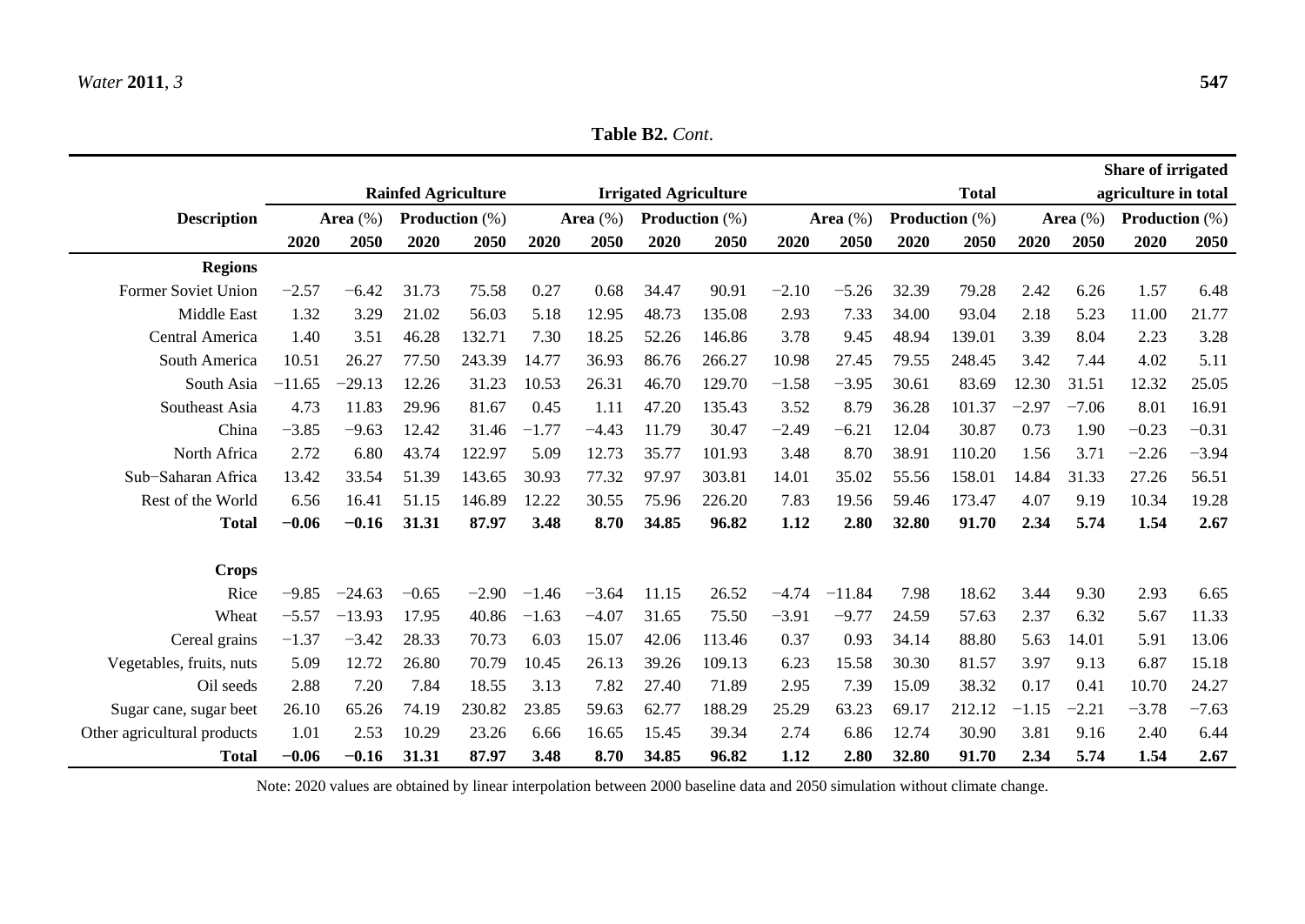# *Water* **2011**, *3* **548**

**Table B3.** Change in agricultural production in 2020 and 2050 (in %) relative to baseline.

| <b>Description</b>         | TL1     |         | TL <sub>2</sub> |         | A1B     |          | A2      |          |         | $A1B + TLI$ |         | $A1B + TL2$ |         | $A2 + TLI$ |         | $A2 + TL2$ |
|----------------------------|---------|---------|-----------------|---------|---------|----------|---------|----------|---------|-------------|---------|-------------|---------|------------|---------|------------|
|                            | 2020    | 2050    | 2020            | 2050    | 2020    | 2050     | 2020    | 2050     | 2020    | 2050        | 2020    | 2050        | 2020    | 2050       | 2020    | 2050       |
| <b>Regions</b>             |         |         |                 |         |         |          |         |          |         |             |         |             |         |            |         |            |
| <b>United States</b>       | $-0.97$ | $-0.41$ | $-0.75$         | $-0.35$ | $-1.61$ | $-9.20$  | $-3.73$ | $-10.12$ | $-2.39$ | $-9.40$     | $-2.20$ | $-9.36$     | $-4.31$ | $-10.31$   | $-4.15$ | $-10.28$   |
| Canada                     | 2.19    | 0.66    | 4.25            | 1.76    | $-2.02$ | $-10.04$ | $-0.05$ | $-8.53$  | 0.14    | $-9.53$     | 2.08    | $-8.78$     | 2.13    | $-7.99$    | 4.11    | $-7.21$    |
| <b>Western Europe</b>      | $-1.26$ | 0.21    | $-2.21$         | $-0.41$ | 2.09    | 4.30     | 2.72    | 4.83     | 0.68    | 4.73        | $-0.25$ | 4.19        | 1.30    | 5.27       | 0.40    | 4.72       |
| Japan and South Korea      | $-1.34$ | $-0.26$ | $-2.11$         | 0.22    | 1.08    | 6.47     | 1.31    | 6.86     | $-0.29$ | 6.61        | $-1.06$ | 7.52        | $-0.06$ | 7.01       | $-0.80$ | 7.85       |
| Australia and New Zealand  | 2.03    | 1.48    | 2.20            | 1.49    | 7.16    | 6.95     | 10.76   | 9.49     | 8.13    | 8.40        | 8.35    | 8.41        | 11.18   | 10.90      | 11.43   | 10.93      |
| Eastern Europe             | $-0.24$ | $-0.14$ | $-0.49$         | $-0.24$ | 1.41    | 2.59     | 1.38    | 2.29     | 1.11    | 2.49        | 0.86    | 2.43        | 1.08    | 2.18       | 0.83    | 2.12       |
| <b>Former Soviet Union</b> | $-0.20$ | $-0.15$ | $-0.23$         | $-0.18$ | $-4.19$ | $-21.28$ | $-4.95$ | $-20.42$ | $-4.05$ | $-21.30$    | $-4.10$ | $-21.28$    | $-4.77$ | $-20.41$   | $-4.82$ | $-20.39$   |
| Middle East                | 0.75    | 0.11    | 0.68            | 0.08    | $-1.83$ | $-23.24$ | $-3.62$ | $-16.81$ | $-1.12$ | $-23.23$    | $-1.18$ | $-23.22$    | $-2.91$ | $-16.76$   | $-2.97$ | $-16.75$   |
| Central America            | $-0.08$ | $-0.12$ | $-0.02$         | $-0.19$ | 0.42    | $-1.70$  | $-0.75$ | $-2.70$  | 0.33    | $-1.81$     | 0.38    | $-1.89$     | $-0.83$ | $-2.80$    | $-0.80$ | $-2.88$    |
| South America              | 0.72    | 0.21    | 0.95            | 0.16    | $-0.12$ | $-1.77$  | 0.19    | $-1.81$  | 0.54    | $-1.65$     | 0.73    | $-1.76$     | 0.83    | $-1.70$    | 1.03    | $-1.80$    |
| South Asia                 | $-0.61$ | $-0.73$ | $-0.72$         | $-0.76$ | $-1.87$ | $-3.16$  | $-0.92$ | $-2.17$  | $-2.39$ | $-3.89$     | $-2.50$ | $-3.84$     | $-1.49$ | $-2.97$    | $-1.59$ | $-2.93$    |
| Southeast Asia             | 0.10    | 0.01    | 0.12            | 0.04    | $-5.48$ | $-11.63$ | $-6.41$ | $-12.28$ | $-5.38$ | $-11.74$    | $-5.35$ | $-11.68$    | $-6.31$ | $-12.40$   | $-6.28$ | $-12.34$   |
| China                      | 0.46    | 0.20    | 0.59            | 0.37    | 1.86    | 11.18    | 1.77    | 9.04     | 2.27    | 11.54       | 2.47    | 11.88       | 2.16    | 9.36       | 2.36    | 9.68       |
| North Africa               | $-0.07$ | 0.12    | $-0.68$         | $-0.17$ | $-0.29$ | $-8.90$  | $-0.42$ | $-13.73$ | $-0.41$ | $-8.91$     | $-0.98$ | $-9.00$     | $-0.54$ | $-13.73$   | $-1.10$ | $-13.81$   |
| Sub-Saharan Africa         | 0.20    | $-0.29$ | 0.25            | $-0.39$ | 0.79    | 3.54     | 1.29    | 3.69     | 0.95    | 3.24        | 1.02    | 3.13        | 1.44    | 3.39       | 1.52    | 3.28       |
| Rest of the World          | 1.11    | 0.91    | 1.10            | 0.93    | $-1.41$ | $-3.58$  | $-1.09$ | $-3.64$  | $-0.41$ | $-2.82$     | $-0.42$ | $-2.79$     | $-0.07$ | $-2.89$    | $-0.08$ | $-2.86$    |
| <b>Total</b>               | 0.01    | $-0.06$ | 0.01            | $-0.08$ | $-0.45$ | $-2.28$  | $-0.53$ | $-2.38$  | $-0.44$ | $-2.31$     | $-0.44$ | $-2.29$     | $-0.53$ | $-2.43$    | $-0.52$ | $-2.42$    |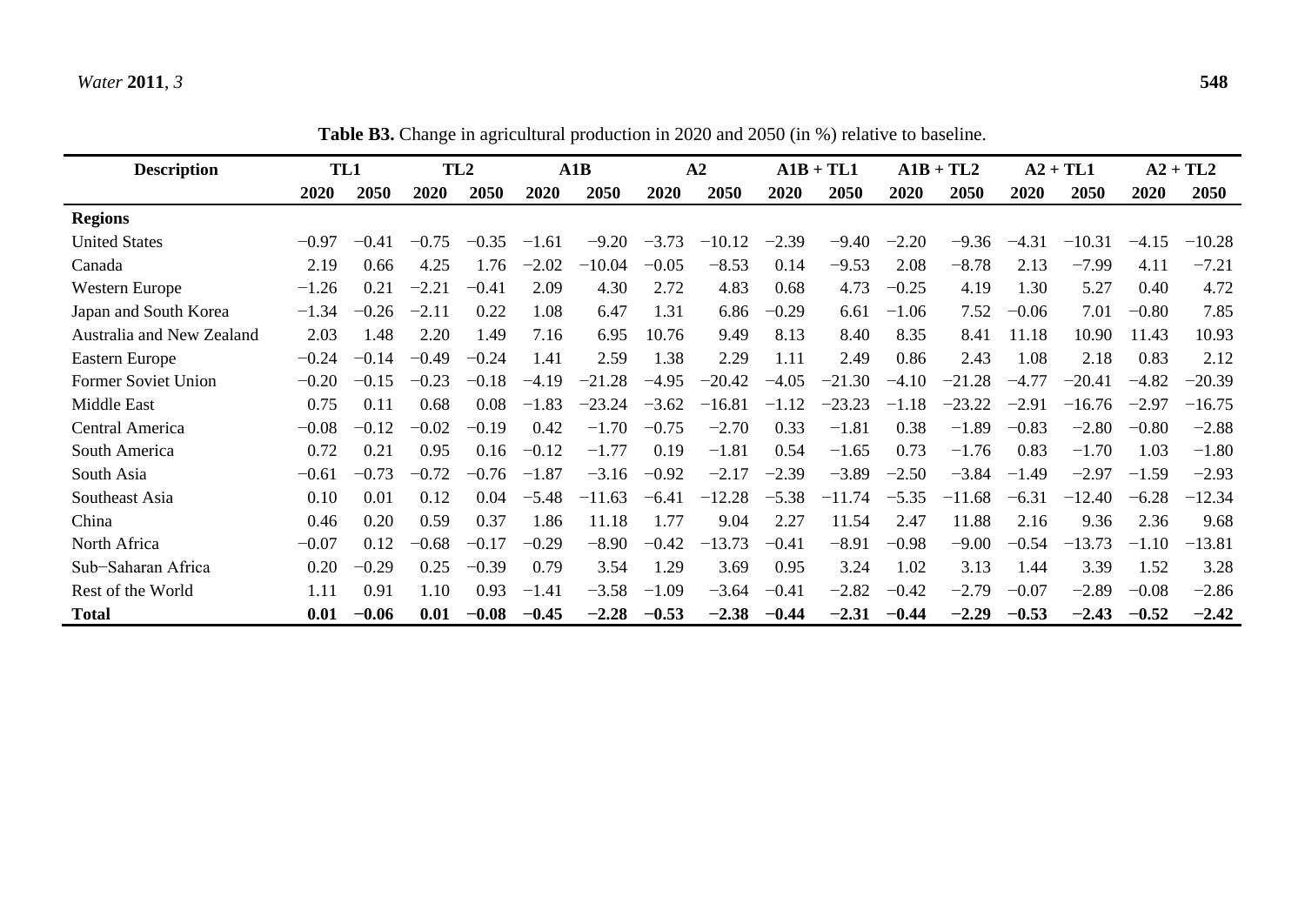**Table B3.** *Cont*.

| <b>Description</b>          | TL1     |         | TL <sub>2</sub> |         | A1B     |         | A2      |         | $A1B + TLI$ |         | $A1B + TL2$ |         | $A2 + TLI$ |         | $A2 + TL2$  |         |
|-----------------------------|---------|---------|-----------------|---------|---------|---------|---------|---------|-------------|---------|-------------|---------|------------|---------|-------------|---------|
|                             | 2020    | 2050    | <b>2020</b>     | 2050    | 2020    | 2050    | 2020    | 2050    | 2020        | 2050    | 2020        | 2050    | 2020       | 2050    | <b>2020</b> | 2050    |
| <b>Crops</b>                |         |         |                 |         |         |         |         |         |             |         |             |         |            |         |             |         |
| Rice                        | $-0.19$ | $-0.50$ | $-0.12$         | $-0.49$ | $-1.27$ | $-4.09$ | $-1.28$ | $-4.17$ | .44<br>$-1$ | $-4.53$ | $-1.37$     | $-4.50$ | $-1.45$    | $-4.60$ | $-1.38$     | $-4.57$ |
| Wheat                       | 0.15    | $-0.16$ | 0.26            | $-0.23$ | $-0.47$ | $-4.97$ | $-0.60$ | $-3.72$ | $-0.39$     | $-5.39$ | $-0.29$     | $-5.38$ | $-0.57$    | $-4.24$ | $-0.45$     | $-4.21$ |
| Cereal grains               | 0.01    | 0.09    | $-0.01$         | 0.07    | $-0.29$ | $-3.32$ | $-0.64$ | $-3.41$ | $-0.28$     | $-3.23$ | $-0.31$     | $-3.24$ | $-0.63$    | $-3.34$ | $-0.65$     | $-3.34$ |
| Vegetables, fruits, nuts    | 0.08    | 0.02    | 0.10            | 0.03    | $-0.42$ | $-1.36$ | $-0.36$ | $-1.41$ | $-0.34$     | $-1.28$ | $-0.31$     | $-1.23$ | $-0.27$    | $-1.35$ | $-0.25$     | $-1.29$ |
| Oil seeds                   | $-0.98$ | $-1.79$ | $-1.15$         | $-2.19$ | $-0.57$ | $-3.71$ | $-1.29$ | $-4.28$ | $-1.40$     | $-4.89$ | $-1.60$     | $-5.36$ | $-2.01$    | $-5.41$ | $-2.23$     | $-5.87$ |
| Sugar cane, sugar beet      | $-0.04$ | $-0.04$ | $-0.09$         | $-0.10$ | $-0.54$ | $-3.37$ | $-0.55$ | $-3.31$ | $-0.60$     | $-3.43$ | $-0.64$     | $-3.48$ | $-0.60$    | $-3.37$ | $-0.65$     | $-3.42$ |
| Other agricultural products | 0.11    | 0.04    | 0.11            | 0.12    | $-0.24$ | .19     | $-0.36$ | 0.10    | $-0.15$     | 1.35    | $-0.10$     | .52     | $-0.28$    | 0.23    | $-0.23$     | 0.38    |
| <b>Total</b>                | 0.01    | $-0.06$ | 0.01            | $-0.08$ | $-0.45$ | $-2.28$ | $-0.53$ | $-2.38$ | $-0.44$     | $-2.31$ | $-0.44$     | $-2.29$ | $-0.53$    | $-2.43$ | $-0.52$     | $-2.42$ |

**Table B4.** Change in agricultural water use in 2020 and 2050 (in %) relative to baseline.

| <b>Description</b>         |         | TL1         |             | TL <sub>2</sub> | ${\bf A1B}$ |          |                          | $A1B + TL1$<br>${\bf A2}$ |         |          | $A1B + TL2$ | $A2 + TLI$    |         | $A2 + TL2$ |         |          |
|----------------------------|---------|-------------|-------------|-----------------|-------------|----------|--------------------------|---------------------------|---------|----------|-------------|---------------|---------|------------|---------|----------|
|                            | 2020    | 2050        | 2020        | 2050            | 2020        | 2050     | 2020                     | 2050                      | 2020    | 2050     | 2020        | 2050          | 2020    | 2050       | 2020    | 2050     |
| <b>Regions</b>             |         |             |             |                 |             |          |                          |                           |         |          |             |               |         |            |         |          |
| <b>United States</b>       | $-2.24$ | .57<br>$-1$ | -98<br>$-1$ | $-1.53$         | $-2.65$     | $-11.69$ | $-5.82$                  | $-12.62$                  | $-4.60$ | $-12.69$ | $-4.38$     | $-12$<br>-69. | $-7.53$ | $-13.61$   | $-7.34$ | $-13.61$ |
| Canada                     | 2.13    | 0.52        | 3.95        | .33             | $-2.27$     | $-9.70$  | $-0.23$                  | $-8.25$                   | $-0.19$ | $-9.31$  | .51         | $-8.75$       | .85     | $-7.84$    | 3.60    | $-7.25$  |
| Western Europe             | $-1.80$ | $-0.21$     | $-2.98$     | $-1.04$         | 2.60        | 4.83     | 3.32                     | 5.53                      | 0.47    | 4.80     | $-0.69$     | 4.08          | 1.17    | 5.49       | 0.05    | 4.76     |
| Japan and South Korea      | $-3.88$ | -93<br>$-1$ | $-7.60$     | $-3.99$         | 1.35        | 6.69     | .76                      | 7.28                      | $-2.72$ | 4.56     | $-6.42$     | 2.45          | $-2.31$ | 5.11       | $-6.05$ | 3.07     |
| Australia and New Zealand  | 1.36    | 0.86        | 1.61        | 0.90            | 1.76        | 11.86    | 16.85                    | 15.46                     | 11.32   | 12.73    | .65<br>11   | 12.78         | 15.49   | 16.23      | 15.85   | 16.30    |
| Eastern Europe             | $-0.13$ | $-0.07$     | $-0.37$     | $-0.22$         | 1.22        | 2.69     | .30                      | 2.17                      | .00     | 2.65     | 0.77        | 2.56          | .08     | 2.13       | 0.86    | 2.04     |
| <b>Former Soviet Union</b> | $-0.12$ | $-0.11$     | $-0.08$     | $-0.12$         | $-6.21$     | $-23.52$ | $-7.21$                  | $-22.55$                  | $-5.89$ | $-23.49$ | $-5.88$     | $-23.47$      | $-6.83$ | $-22.47$   | $-6.83$ | $-22.45$ |
| <b>Middle East</b>         | 1.86    | 0.84        | 2.02        | 0.80            | $-3.94$     | $-26.50$ | $-8.81$                  | $-19.74$                  | $-2.17$ | $-25.90$ | $-2.01$     | $-25.87$      | $-7.03$ | $-19.05$   | $-6.89$ | $-19.01$ |
| Central America            | $-0.81$ | $-0.76$     | .55<br>$-1$ | -46<br>$-1$     | 0.81        | $-2.20$  | .96<br>$\qquad \qquad -$ | $-3.93$                   | $-0.01$ | $-2.92$  | $-0.76$     | $-3.60$       | $-2.74$ | $-4.63$    | $-3.46$ | $-5.29$  |
| South America              | 2.46    | .08         | 2.99        | 1.27            | $-0.13$     | $-0.65$  | 0.57                     | $-0.67$                   | 2.20    | 0.21     | 2.70        | 0.33          | 2.87    | 0.19       | 3.38    | 0.31     |
| South Asia                 | $-0.35$ | $-0.53$     | $-0.33$     | $-0.47$         | $-3.26$     | $-3.46$  | .88<br>$-1$              | $-2.49$                   | $-3.51$ | $-4.07$  | $-3.48$     | $-3.93$       | $-2.20$ | $-3.19$    | $-2.17$ | $-3.06$  |